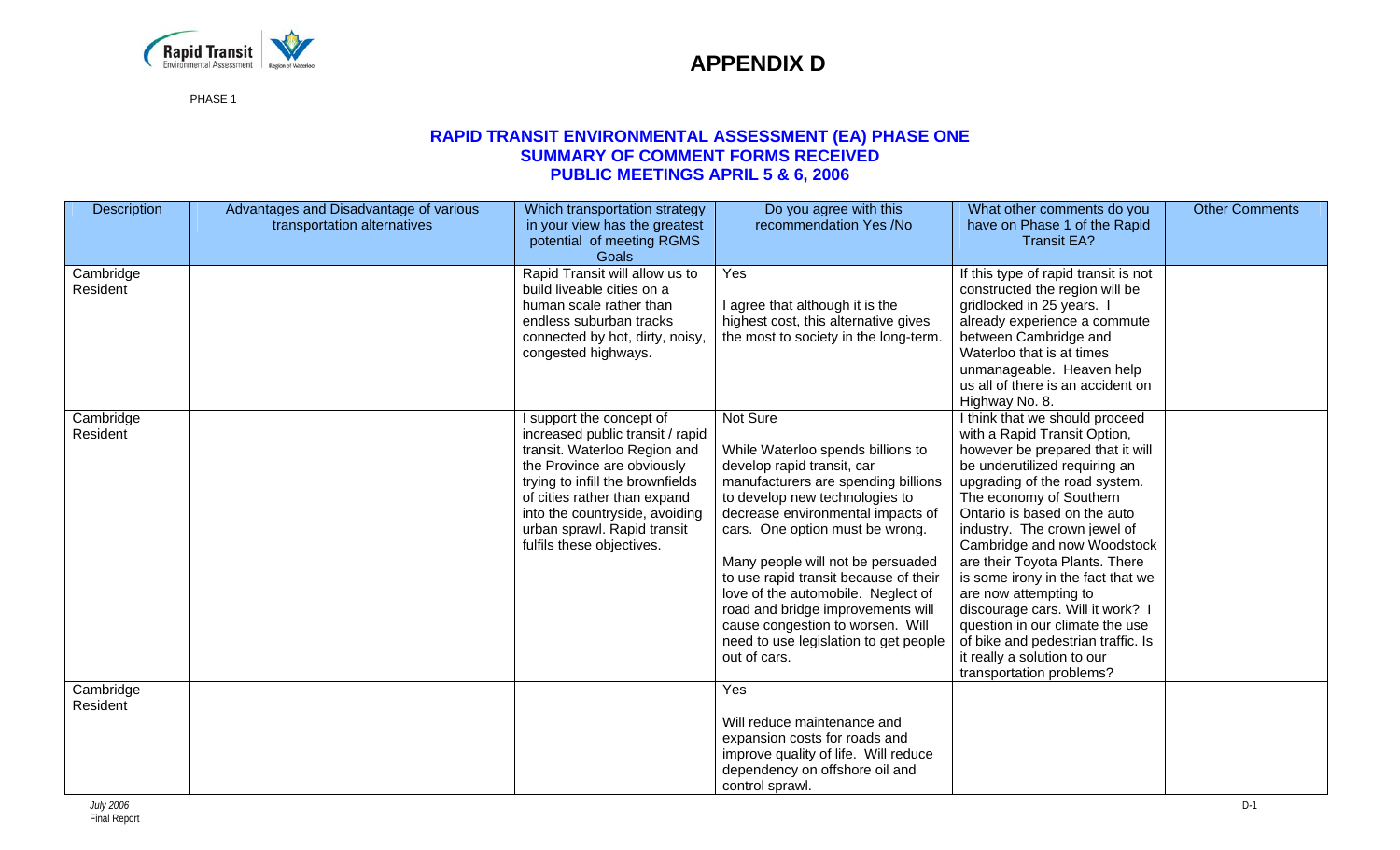

| Description           | Advantages and Disadvantage of various<br>transportation alternatives                                                                                                                                                                                                                                                                                                                                                                                                                                                                                                                                                                                                                                                                                                                                                                                                                                                                                                                                                                                                                                                                                      | Which transportation strategy<br>in your view has the greatest<br>potential of meeting RGMS<br>Goals                                                                                                                                                                                                                                                            | Do you agree with this<br>recommendation Yes /No                                                                                                                                                         | What other comments do you<br>have on Phase 1 of the Rapid<br><b>Transit EA?</b>                                                                                                                                                                                                                                                                                   | <b>Other Comments</b>                                                                                                                                       |
|-----------------------|------------------------------------------------------------------------------------------------------------------------------------------------------------------------------------------------------------------------------------------------------------------------------------------------------------------------------------------------------------------------------------------------------------------------------------------------------------------------------------------------------------------------------------------------------------------------------------------------------------------------------------------------------------------------------------------------------------------------------------------------------------------------------------------------------------------------------------------------------------------------------------------------------------------------------------------------------------------------------------------------------------------------------------------------------------------------------------------------------------------------------------------------------------|-----------------------------------------------------------------------------------------------------------------------------------------------------------------------------------------------------------------------------------------------------------------------------------------------------------------------------------------------------------------|----------------------------------------------------------------------------------------------------------------------------------------------------------------------------------------------------------|--------------------------------------------------------------------------------------------------------------------------------------------------------------------------------------------------------------------------------------------------------------------------------------------------------------------------------------------------------------------|-------------------------------------------------------------------------------------------------------------------------------------------------------------|
| Cambridge<br>Resident | <b>Baseline:</b> Low capital costs and lack of short-<br>term interruption of CTC. Increased pollution and<br>congestion. Car-oriented communities isolate<br>those who cannot drive and increase dependency<br>on oil prices. Unattractive to tourists.<br>Road Improvement and Expansion: Only post-<br>pones transportation problems. Undermines the<br>desire to encourage transportation choice and<br>reduces ability to slow down and pull over on<br>urban roads.<br><b>Improved Conventional Transit: Improved</b><br>services would attract increased ridership, but<br>does not alleviate bus competition with traffic.<br>Costly in the long-term due to a discrepancy in<br>ridership and re-urbanization rates.<br>Rapid Transit: High capital costs and inflexibility<br>of transit line are only drawbacks. Will draw<br>ridership and encourage re-urbanization. Feeder<br>buses and station parking underground or in<br>garages would improve service. Should transform<br>VIA station into a multi-modal transit station<br>including GO-Transit, LRT, buses and VIA.<br>Should link transit line to the airport in the long-<br>term. | Rapid Transit is fast and does<br>not have to compete with car<br>traffic. Service is efficient if<br>designed to be frequent,<br>transferable, and ongoing.<br>Replace route with bus<br>transportation at night when<br>running rapid transit is not<br>economically justified as this<br>will improve night-life in CTC<br>and impressions of the<br>Region. | Yes<br>Only sustainable transportation<br>alternative. Rapid Transit will aid in<br>the redevelopment of the Region<br>from having a small-town feel to<br>being an urban centre with many<br>amenities. | Well-managed and worthwhile<br>event for the community. Could<br>give the people a more<br>comprehensive background to<br>the Provincial Policies<br>Statement and inform them that<br>the only choice is to intensity.<br>Would also be nice to have<br>background information on<br>where the numbers that were<br>given came from and how they<br>were derived. | Questions motivation to<br>bring GO Transit to<br>Waterloo Region as it<br>would simply<br>encourage commuting<br>without adding to our<br>quality of life. |
| Kitchener<br>Resident | Baseline: I don't think that the baseline will work.<br>Eventually our roads will be congested and smog<br>will fill the air. I think that we should look at Los<br>Angeles as an example of the horrors of auto-<br>reliant transportation.<br>Road Improvement and Expansion: I think that<br>road improvement and expansion would be a bad<br>decision as it will deteriorate gradually at first and<br>then tumble.<br><b>Improved Conventional Transit: I think that</b><br>improved conventional transit will sustain the<br>region; however it will not improve our situation<br>considerably. I think that the Region's                                                                                                                                                                                                                                                                                                                                                                                                                                                                                                                            | <b>Rapid Transit</b><br>I think with more accessible<br>transit the downtown will be<br>greatly improved by<br>redevelopment that will<br>ultimately follow with the<br>influx of people passing<br>through and deciding to stay<br>for a while.                                                                                                                | Yes<br>I think that the more advancement<br>towards an improved transit system<br>that can be made, the better.                                                                                          |                                                                                                                                                                                                                                                                                                                                                                    |                                                                                                                                                             |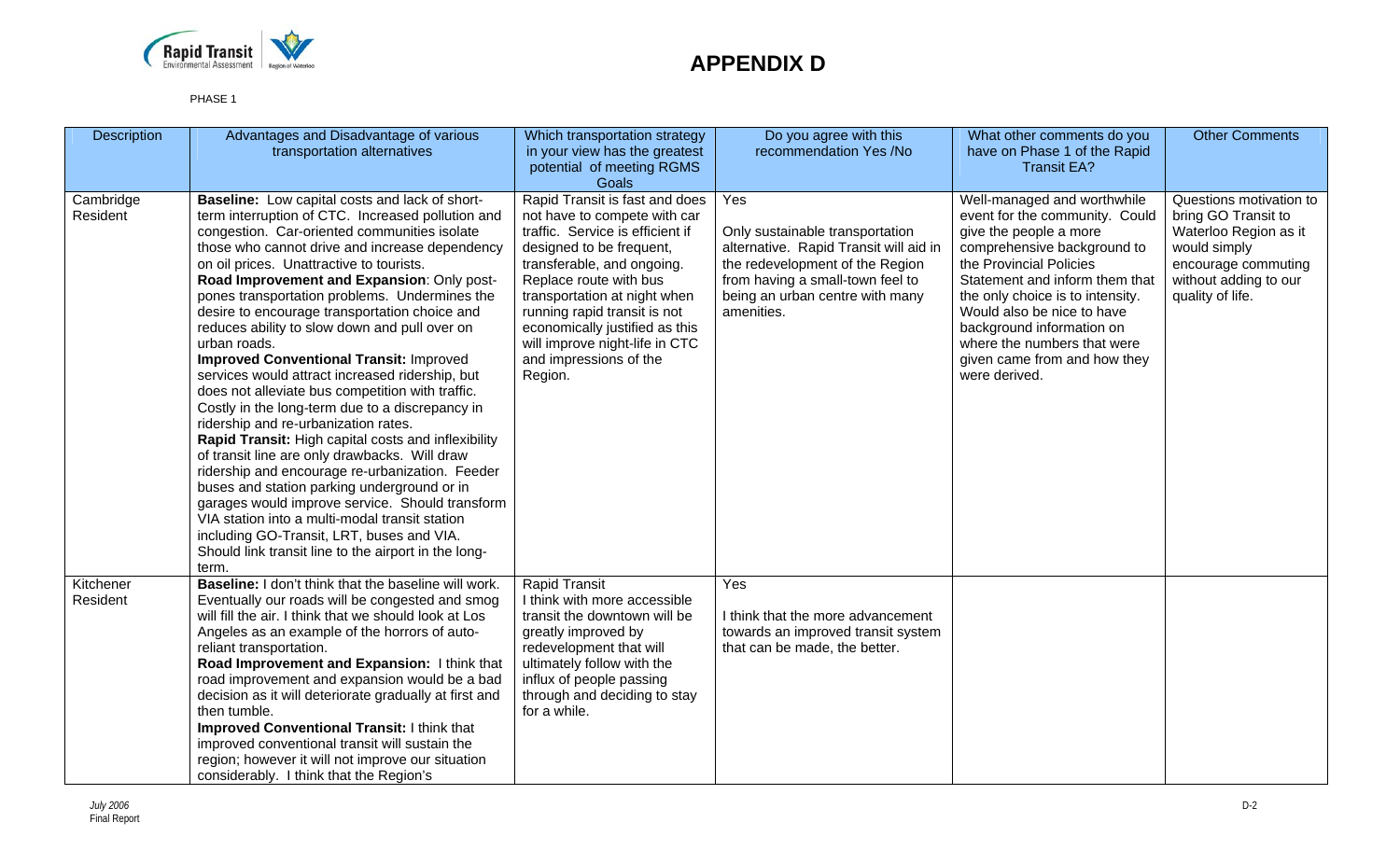

| <b>Description</b>    | Advantages and Disadvantage of various<br>transportation alternatives                                                                                                                                                                                                                                                                                                                                                                                                                                                                                                                                                                                                                                                                                                                                 | Which transportation strategy<br>in your view has the greatest<br>potential of meeting RGMS<br>Goals                                                                                                                            | Do you agree with this<br>recommendation Yes /No                                                                                                                                                                                                                                                                             | What other comments do you<br>have on Phase 1 of the Rapid<br><b>Transit EA?</b>                                                                                                                                                                                                                                                                                                                                                                                             | <b>Other Comments</b>                                                                                                                                                                                                                                                                                                   |
|-----------------------|-------------------------------------------------------------------------------------------------------------------------------------------------------------------------------------------------------------------------------------------------------------------------------------------------------------------------------------------------------------------------------------------------------------------------------------------------------------------------------------------------------------------------------------------------------------------------------------------------------------------------------------------------------------------------------------------------------------------------------------------------------------------------------------------------------|---------------------------------------------------------------------------------------------------------------------------------------------------------------------------------------------------------------------------------|------------------------------------------------------------------------------------------------------------------------------------------------------------------------------------------------------------------------------------------------------------------------------------------------------------------------------|------------------------------------------------------------------------------------------------------------------------------------------------------------------------------------------------------------------------------------------------------------------------------------------------------------------------------------------------------------------------------------------------------------------------------------------------------------------------------|-------------------------------------------------------------------------------------------------------------------------------------------------------------------------------------------------------------------------------------------------------------------------------------------------------------------------|
|                       | transportation system leaves much to be desired.<br>Rapid Transit: I support the rapid transit plan<br>completely as a way to improve quality of life in<br>the region and more available public transit. I think<br>that with fewer buses to crowd King Street and<br>more congestion on other routes, transit will be<br>much more efficient.                                                                                                                                                                                                                                                                                                                                                                                                                                                       |                                                                                                                                                                                                                                 |                                                                                                                                                                                                                                                                                                                              |                                                                                                                                                                                                                                                                                                                                                                                                                                                                              |                                                                                                                                                                                                                                                                                                                         |
| Kitchener<br>Resident | Road Improvement and Expansion: Road<br>expansion should be kept to a minimum to<br>discourage rampant car use.<br><b>Improved Conventional Transit: Improved</b><br>conventional transit can be used to complement<br>rapid transit system.<br>Rapid Transit: Rapid Transit is definitely the best<br>option to reduce sprawl, pollution and improve our<br>core areas. I would suggest an elevated track<br>such as what you see in Chicago or Vancouver.                                                                                                                                                                                                                                                                                                                                           | <b>Rapid Transit</b>                                                                                                                                                                                                            | Yes<br>Reduce air pollution, sprawl and<br>rebuild our cores.                                                                                                                                                                                                                                                                | Keep on pushing rapid transit.                                                                                                                                                                                                                                                                                                                                                                                                                                               |                                                                                                                                                                                                                                                                                                                         |
| Kitchener<br>Resident | Additional comments in a letter attached (these<br>will be added)                                                                                                                                                                                                                                                                                                                                                                                                                                                                                                                                                                                                                                                                                                                                     | <b>Light Rail Transit</b>                                                                                                                                                                                                       | Yes<br>It is the only way to avoid becoming<br>another L.A.                                                                                                                                                                                                                                                                  | Good job!<br>Good Public Meeting.                                                                                                                                                                                                                                                                                                                                                                                                                                            |                                                                                                                                                                                                                                                                                                                         |
| Kitchener<br>Resident | Baseline: No real advantages. Taxes for public<br>transit are less, but the often overlooked cost of<br>car ownership and operation leave the individual<br>paying more for transportation than in a<br>jurisdiction where transit is available.<br>Road Improvement and Expansion: Cannot<br>pave your way out of gridlock. Some think road<br>enhancements yield advantages but it creates<br>bigger problems in the future. We will have to<br>direct some road money to rapid transit.<br><b>Improved Conventional Transit: Conventional</b><br>transit requires upgrading along with the<br>introduction of rapid transit. Conventional transit<br>routes are the tributaries of rapid transit.<br>Rapid Transit: Connect to Regional rail commute<br>(e.g. VIA or GO trains) and regional buses | Rapid Transit, but it must be<br>done right. LRTs that have<br>not been successful must be<br>studied as earnestly as<br>successful ones. Your<br>aggressive, overbuilt road<br>system is the biggest enemy<br>of a LRT or BRT. | Yes<br>We should take advantage of the<br>support, Provincial and Federal.<br>Done badly the LRT or BRT could<br>be a disaster. No one knows future<br>gas prices, future employment.<br>Low gas & employment could be a<br>problem. That's why we can not<br>afford all our road enhancement<br>and a Rapid Transit System. | TTC is the 3 <sup>rd</sup> on the continent.<br>1. New York City<br>2. Mexico<br>3. Toronto<br>Toronto did not build the<br>Spadina Expressway, the<br>Crosstown (Queen St.)<br>Expressway, the Yonge St.<br>Expressway, Complete the<br>DVP, Enlarge the Gardiner.<br>The TTC gets over 80% of its<br>costs from the fare box. If the<br>Region of Waterloo got 80%,<br>we would save \$8.5 million a<br>year in taxes, required for our<br>present level of transit. If we | Present taxes to GRT<br>about \$28 million a<br>year. If we had<br>Toronto's 80% return<br>from the fare box we<br>would save \$8.4 million<br>a year. As we build<br>roads with no retard in<br>our appetite for roads,<br>the \$28 million a year in<br>taxes to GRT will grow<br>and a LRT won't solve<br>that bill. |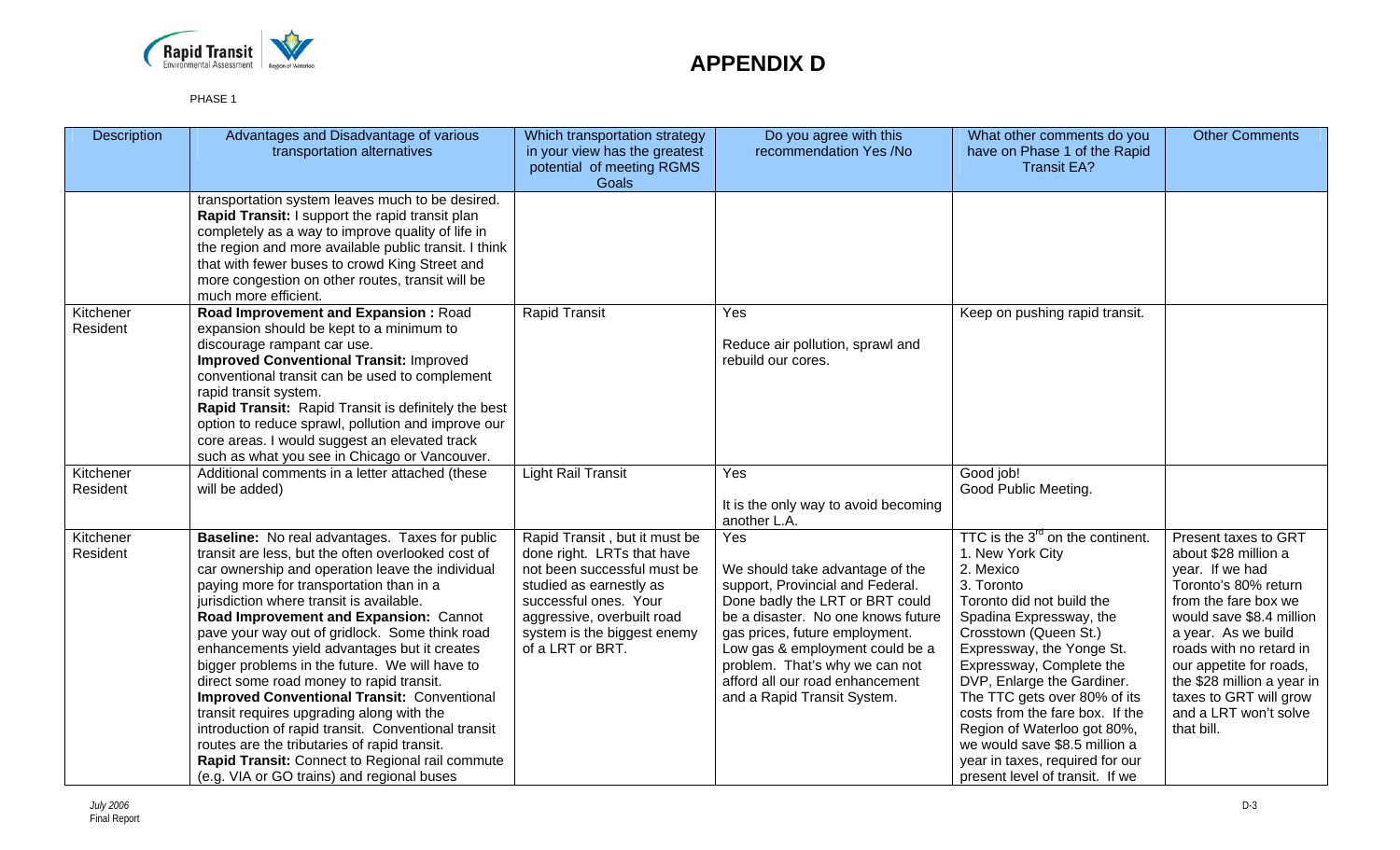

| <b>Description</b>    | Advantages and Disadvantage of various<br>transportation alternatives                                                                                                                                                                                                                                                                                                                                                                                                                                                                                                                                                                                                                                                                                                                                                                                                                                                                                                                                                                                                                                                                              | Which transportation strategy<br>in your view has the greatest<br>potential of meeting RGMS<br><b>Goals</b>                                                                                                                                                                                                           | Do you agree with this<br>recommendation Yes /No                                                                                                                                                                                             | What other comments do you<br>have on Phase 1 of the Rapid<br><b>Transit EA?</b>                                                                                                                                                                                                                                                                                                                                                                                                                                                                                                                              | <b>Other Comments</b> |
|-----------------------|----------------------------------------------------------------------------------------------------------------------------------------------------------------------------------------------------------------------------------------------------------------------------------------------------------------------------------------------------------------------------------------------------------------------------------------------------------------------------------------------------------------------------------------------------------------------------------------------------------------------------------------------------------------------------------------------------------------------------------------------------------------------------------------------------------------------------------------------------------------------------------------------------------------------------------------------------------------------------------------------------------------------------------------------------------------------------------------------------------------------------------------------------|-----------------------------------------------------------------------------------------------------------------------------------------------------------------------------------------------------------------------------------------------------------------------------------------------------------------------|----------------------------------------------------------------------------------------------------------------------------------------------------------------------------------------------------------------------------------------------|---------------------------------------------------------------------------------------------------------------------------------------------------------------------------------------------------------------------------------------------------------------------------------------------------------------------------------------------------------------------------------------------------------------------------------------------------------------------------------------------------------------------------------------------------------------------------------------------------------------|-----------------------|
|                       | (Greyhound, Cherry Bus Lines).<br>1. The higher level central transit corridor is the<br>main plank of the Region of Waterloo's<br>transportation plan and a major effort to reduce<br>suburban growth and encourage centralization<br>and brownfield infill.<br>a) Light Rail Transit must be connected to a<br>strong commuter and inter-city system, such as<br>an hourly service from Kitchener-Toronto to make<br>up for inadequate bus service.<br>b) A Light Rail system must be supported by a<br>conventional bus transit grid system.<br>c) Roads and parking facilities are the biggest<br>enemy of light rail.<br>d) Need to gather enough capital to build a light<br>rail system large enough to attract sufficient<br>passengers. The Region's Conestoga-Fairview<br>leg will be built first but should be followed by the<br>Fairview-Galt leg.<br>2. Transit systems should be in place before<br>suburb is built, so that home buyers know they do<br>not need two cars when they move into their new<br>home.<br>3. Global Warming may be the most important<br>factor in determining planning and transportation<br>decisions. |                                                                                                                                                                                                                                                                                                                       |                                                                                                                                                                                                                                              | build roads so aggressively our<br>\$28.5 million will grow every<br>year. Do the math: GRT annual<br>subsidy above fare box \$28.5<br>million % of expenses paid by<br>fare box less than 50%. TTC<br>annual % of expenses from fare<br>box over 80%. Raise GRT to<br>TTC percentage of expenses<br>from fare box 30% - 40%<br>increase from the fare box.<br>Reduction in dollars needed<br>from taxes to support GRT,<br>\$8.4 million to \$11.40 million a<br>year. We shouldn't expect a<br>medium city to have as efficient<br>transit system as a large<br>metropolitan area but we<br>should improve. |                       |
| Kitchener<br>Resident | <b>Baseline:</b> We would encourage the Region to<br>keep a strong bus route while you develop a<br>Rapid Transit System. Not a lot of<br>advantages/little vision with baseline.<br>Road Improvement and Expansion: Complete<br>an express lane around K-W. Incorporate high<br>speed rail linked to these "express lane" corridors.<br>Advantage only if lanes & HOV established.<br><b>Improved Conventional Transit: Street design</b><br>needs help, advantage if cycle lanes can go from                                                                                                                                                                                                                                                                                                                                                                                                                                                                                                                                                                                                                                                     | If we say we are "world<br>leaders" in the environmental<br>field and we are, then show it<br>through our actions and<br>investments. Our present<br>roads are an example of "too<br>little, too late" thinking. If we<br>think growth is strong now,<br>wait until 50 years pass and<br>we have not designed a rapid | Yes<br>Because my kids and grand kids<br>will thank me when they only need<br>one car/family and not two or three.<br>The "sprawl" now is not sustainable.<br>Because K-W is headed for "world<br>class - city status" not just<br>Waterloo. | Share this at 7, 8, 9 school<br>levels.                                                                                                                                                                                                                                                                                                                                                                                                                                                                                                                                                                       |                       |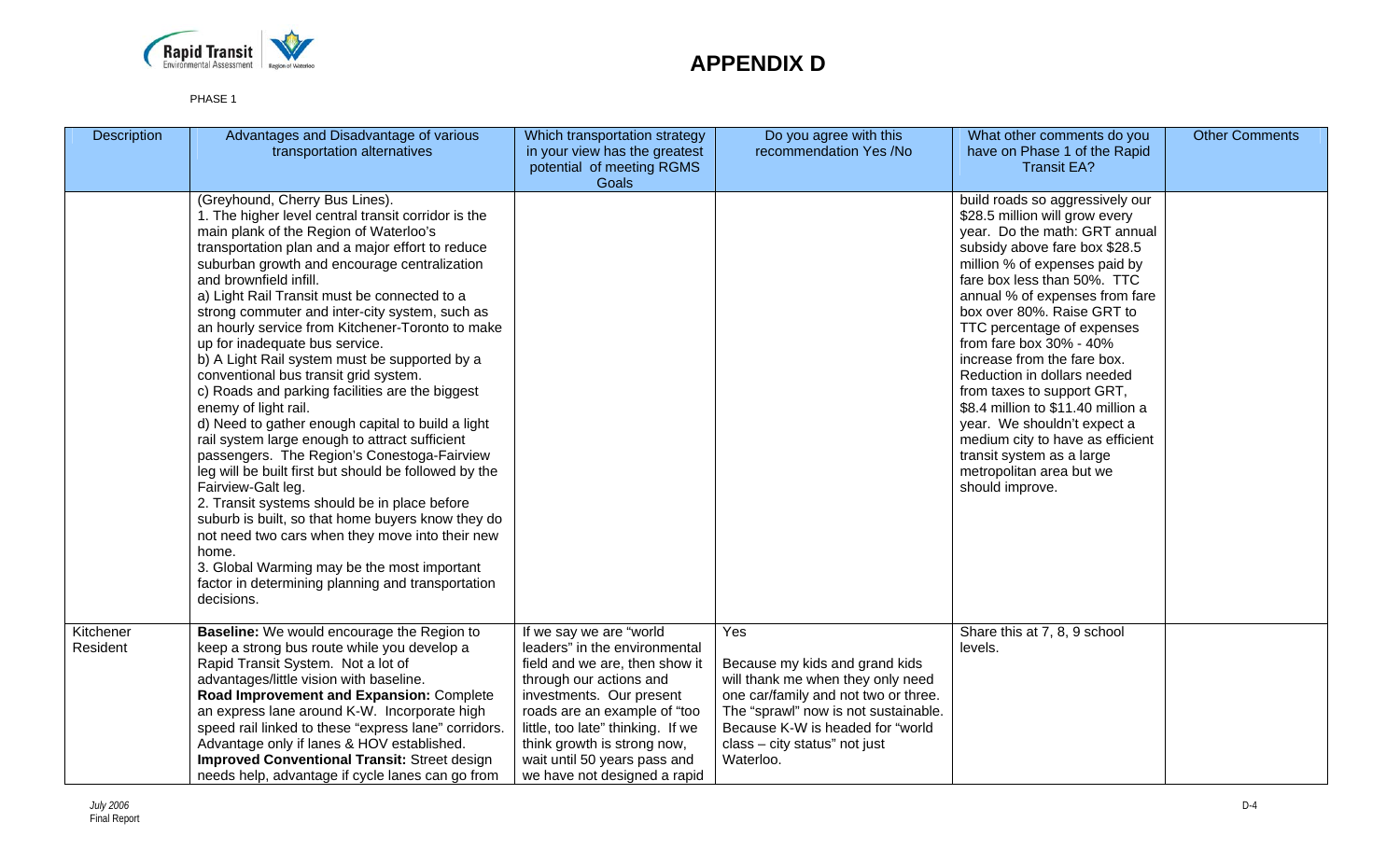

| Description           | Advantages and Disadvantage of various<br>transportation alternatives                                                                                                                                                                                                                                                                                                                                                                                                                                                     | Which transportation strategy<br>in your view has the greatest<br>potential of meeting RGMS<br>Goals                                                                                                                                                                                                                                                                                                                                                                                                                                                                                                                                                                                                                                                                 | Do you agree with this<br>recommendation Yes /No                    | What other comments do you<br>have on Phase 1 of the Rapid<br><b>Transit EA?</b> | <b>Other Comments</b>                                                                 |
|-----------------------|---------------------------------------------------------------------------------------------------------------------------------------------------------------------------------------------------------------------------------------------------------------------------------------------------------------------------------------------------------------------------------------------------------------------------------------------------------------------------------------------------------------------------|----------------------------------------------------------------------------------------------------------------------------------------------------------------------------------------------------------------------------------------------------------------------------------------------------------------------------------------------------------------------------------------------------------------------------------------------------------------------------------------------------------------------------------------------------------------------------------------------------------------------------------------------------------------------------------------------------------------------------------------------------------------------|---------------------------------------------------------------------|----------------------------------------------------------------------------------|---------------------------------------------------------------------------------------|
|                       | A to B, not F, L, P as it is now.<br>Rapid Transit: Ensure new stops for Rapid<br>Transit are secured early and land is banked to<br>allow a major phase to be implemented at one<br>time. In order to protect farm land allow the<br>system to run to St. Jacobs as well. Many<br>advantages such as: save valuable farm land,<br>encourage less use of single occupant vehicles,<br>save energy, cleaner air in community, attracts<br>"world class economic" investments. Makes jobs<br>more available for all people. | transit system.                                                                                                                                                                                                                                                                                                                                                                                                                                                                                                                                                                                                                                                                                                                                                      |                                                                     |                                                                                  |                                                                                       |
| Kitchener<br>Resident | <b>Improved Conventional Transit &amp; Rapid</b><br>Transit: Given my understanding that the "rapid<br>transit" option that is to be further evaluated in<br>Phase 2 of this Individual Environmental<br>Assessment includes "Bus Rapid Transit" /<br>busway / transitway technology (e.g., Ottawa-<br>Carleton Region's and then City of Ottawa's<br>Transitway), I support the conclusions of Phase 1                                                                                                                   | A combination of all of the<br>options including "Bus Rapid<br>Transit" (and perhaps other<br>"rapid transit" technologies<br>beyond the 30 year time<br>frame) is required for<br>Waterloo Region to achieve<br>its goals. Phases 2 and 3 of<br>this Study must address the<br>implementation planning that<br>will gradually move this<br>Region from an car<br>dominated transportation<br>system to one where trips by<br>transit are a significant part of<br>travel.<br>Waterloo Region must first<br>have GRT provide 24-7 high<br>frequency conventional<br>transit. While roads will be<br>built and improved to carry<br>more traffic, it is imperative to<br>the success of "rapid transit"<br>in the Region that both the<br>Region and GRT discuss with | Yes<br>For all of the reasons listed in the<br>Study documentation. |                                                                                  | I am participating on my<br>own personal behalf as<br>a resident and transit<br>user. |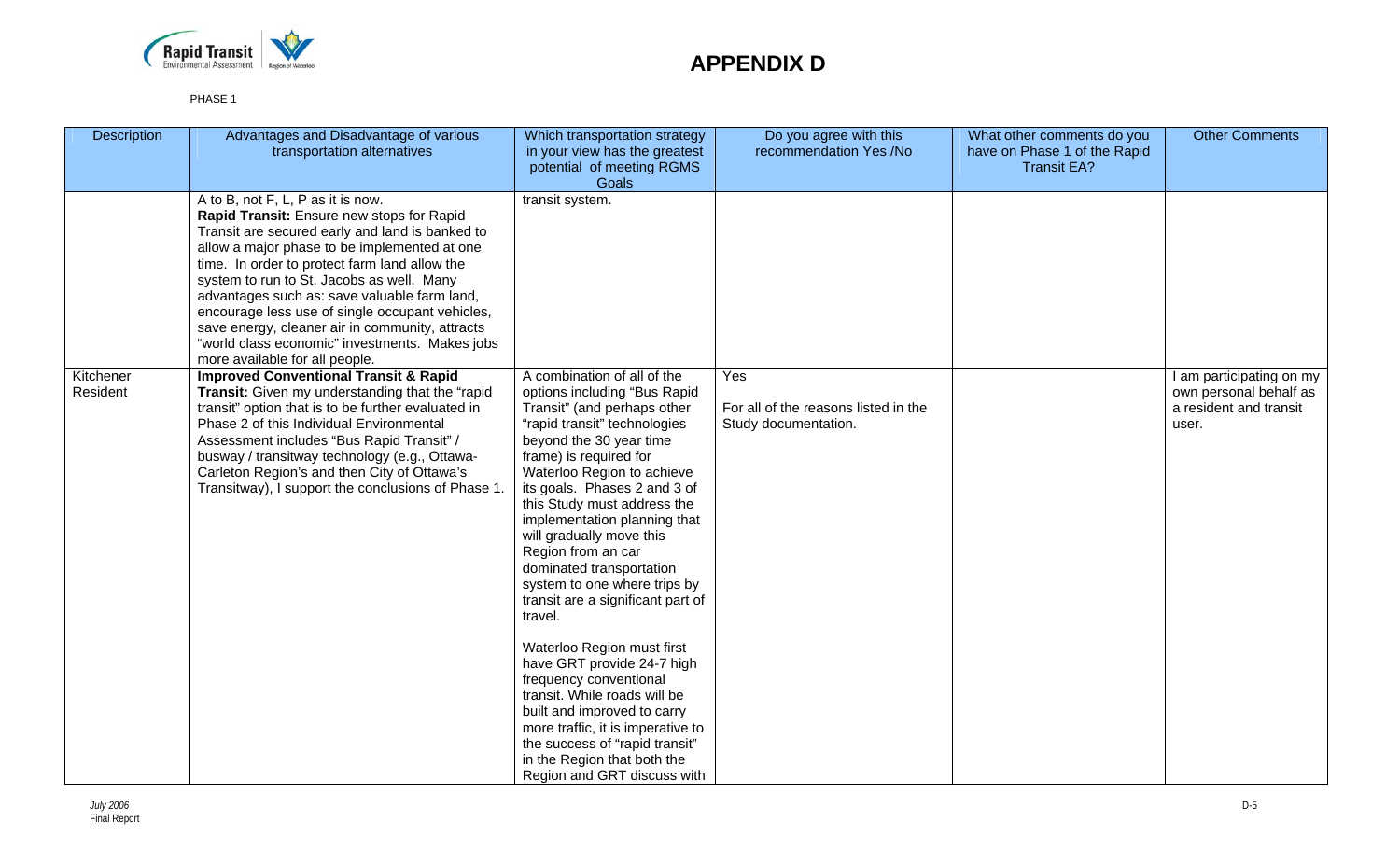

| <b>Description</b>    | Advantages and Disadvantage of various<br>transportation alternatives                                                                                                                                                                                                                                                                                                                                                                                                                                                                                                                                                                                                                                                                                                                                                                                                                                                  | Which transportation strategy<br>in your view has the greatest<br>potential of meeting RGMS<br>Goals                             | Do you agree with this<br>recommendation Yes /No                                                              | What other comments do you<br>have on Phase 1 of the Rapid<br><b>Transit EA?</b> | <b>Other Comments</b>                                                                 |
|-----------------------|------------------------------------------------------------------------------------------------------------------------------------------------------------------------------------------------------------------------------------------------------------------------------------------------------------------------------------------------------------------------------------------------------------------------------------------------------------------------------------------------------------------------------------------------------------------------------------------------------------------------------------------------------------------------------------------------------------------------------------------------------------------------------------------------------------------------------------------------------------------------------------------------------------------------|----------------------------------------------------------------------------------------------------------------------------------|---------------------------------------------------------------------------------------------------------------|----------------------------------------------------------------------------------|---------------------------------------------------------------------------------------|
|                       |                                                                                                                                                                                                                                                                                                                                                                                                                                                                                                                                                                                                                                                                                                                                                                                                                                                                                                                        | the public their plan to<br>implement improved transit<br>as a travel option in<br>Waterloo Region.                              |                                                                                                               |                                                                                  |                                                                                       |
| Kitchener<br>Resident | Baseline: I believe we desperately need rapid<br>transit now and in the future. Methods &<br>considerations for access to the transit systems<br>accessing the central corridor would be beneficial.<br>Road Improvement and Expansion: A<br>complete loop around the city by expanding the<br>expressway completely around the city would be<br>great.<br><b>Improved Conventional Transit: More Rail</b><br>transit time slots into Toronto to decrease the road<br>traffic from the 401.<br>Rapid Transit: North & South, East & West                                                                                                                                                                                                                                                                                                                                                                               | You have to work with a basis<br>of combining all<br>Transportation strategies.                                                  | Yes<br>We need more good mass<br>transportation or our citizens will be<br>choked in & by traffic conditions. |                                                                                  | Should look at solar<br>power (i.e. Calgary) to<br>power the Rapid Transit<br>system. |
| Kitchener<br>Resident | <b>Baseline:</b> Cars make it easy to travel and park;<br>lots of parking downtown and at suburban<br>shopping malls; easily accommodated by road<br>widening. With lack of public transit expansion<br>condition of buses will deteriorate and TDM<br>policies can be unpopular and difficult to maintain.<br>Road Improvement and Expansion: Good for<br>car and truck movement within industrial basins<br>and traffic congestion. Removes motivation to<br>improve public transit.<br><b>Improved Conventional Transit: Bus lanes</b><br>improve traffic flow and better land use results in<br>central transit corridor due to better access from<br>suburbs. Cannot keep pace with city growth.<br>Rapid Transit: Efficient in-town movements, can<br>accommodate weather conditions through<br>underground construction. Danger of paying for<br>expense through taxation due to a desire to keep<br>fares low. | Greater transportation choice<br>with integration of all sorts of<br>public transit services with<br>other transportation modes. | Yes<br>Population increase warrants the<br>construction of a Rapid Transit<br>system as soon as possible.     | Should incorporate an<br>underground system in<br>Cambridge transit routes.      | Planning for transit<br>improvement in this<br>Region cannot be<br>piecemeal.         |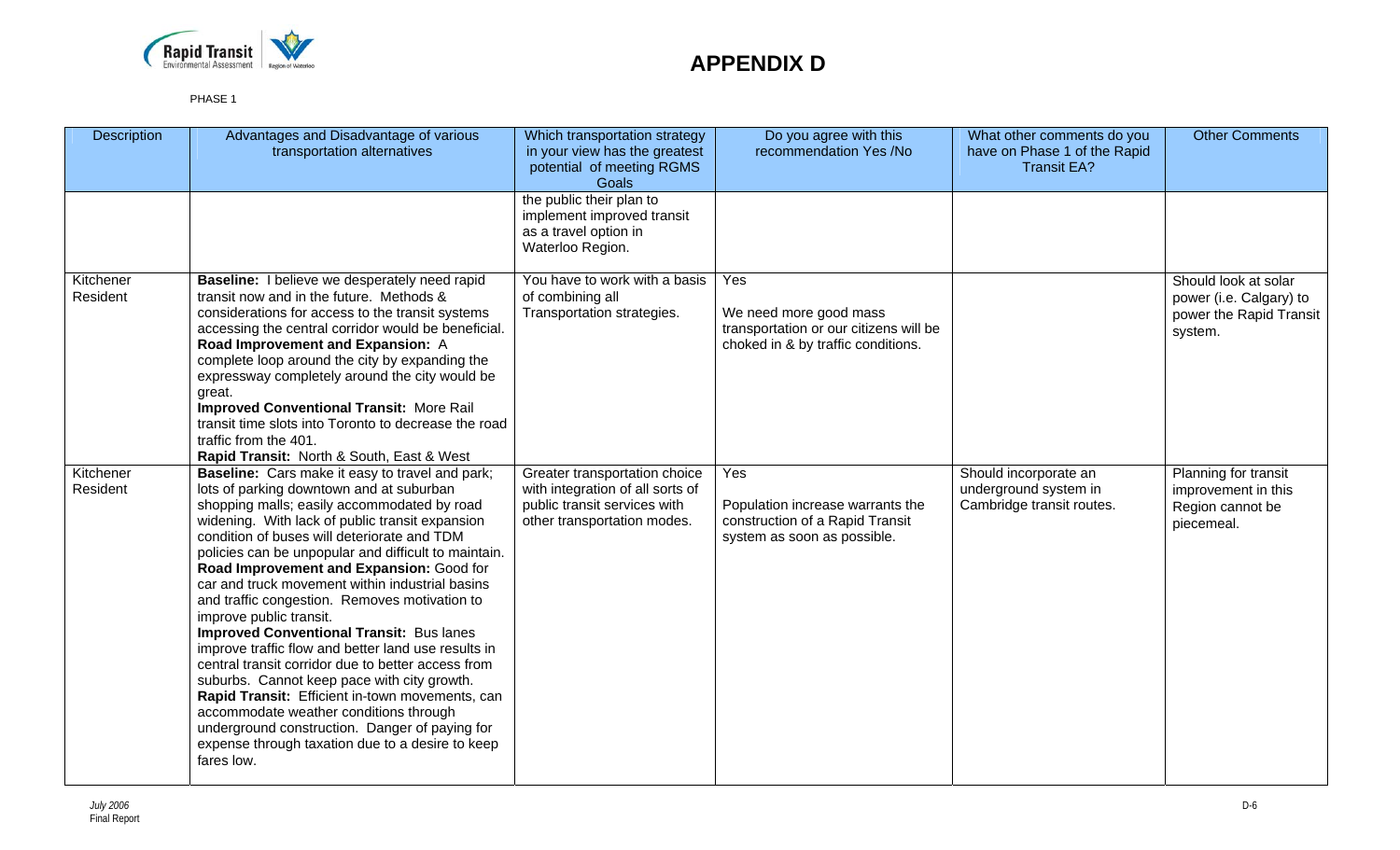

| <b>Description</b>    | Advantages and Disadvantage of various<br>transportation alternatives                                                                                                                                                                                                                                                                                                                                                                                                                                                                                                                                                                                                                                                                                                                                                                                                                                                                                      | Which transportation strategy<br>in your view has the greatest<br>potential of meeting RGMS<br><b>Goals</b>                                                                                     | Do you agree with this<br>recommendation Yes /No                                                                                      | What other comments do you<br>have on Phase 1 of the Rapid<br><b>Transit EA?</b>                                                                                                     | <b>Other Comments</b>                                                                                                                         |
|-----------------------|------------------------------------------------------------------------------------------------------------------------------------------------------------------------------------------------------------------------------------------------------------------------------------------------------------------------------------------------------------------------------------------------------------------------------------------------------------------------------------------------------------------------------------------------------------------------------------------------------------------------------------------------------------------------------------------------------------------------------------------------------------------------------------------------------------------------------------------------------------------------------------------------------------------------------------------------------------|-------------------------------------------------------------------------------------------------------------------------------------------------------------------------------------------------|---------------------------------------------------------------------------------------------------------------------------------------|--------------------------------------------------------------------------------------------------------------------------------------------------------------------------------------|-----------------------------------------------------------------------------------------------------------------------------------------------|
| Kitchener<br>Resident | Road Improvement and Expansion: Road<br>improvements necessary for better service to<br>multiple transportation modes. Weather and<br>heavy car use wear down road surfaces. Need a<br>better way to move between walking and cycling<br>trails.<br>Improved Conventional Transit: Cheaper than<br>rail. Bus control of traffic signals will shorten wait<br>times and trip length.<br>Rapid Transit: Raised rails would be difficult to<br>navigate for small children, strollers, and those<br>with disabilities.                                                                                                                                                                                                                                                                                                                                                                                                                                        | Should not expand<br>boundaries outward.<br>Important to create living in<br>the downtown, rather than<br>paving over country side and<br>farmland. Expansion creates<br>more transit problems. | Not Sure<br>It is very expensive, especially due<br>to current financing commitments of<br>the Region. This raises property<br>taxes. |                                                                                                                                                                                      | Downtown Core in<br>Kitchener needs a<br>supermarket.                                                                                         |
| Kitchener<br>Resident | Baseline: Few advantages except little or no<br>upfront planning. Many environmental<br>disadvantages including smog, greenhouse gas<br>emissions, destruction of greenspace, and road<br>salt water contamination. May stunt potential<br>growth due to lack of transit infrastructure and<br>lower quality of life.<br>Road Improvement and Expansion: Not much<br>better than baseline.<br>Improved Conventional Transit: Flexibility of<br>this option both good and bad due to lack over<br>development control. Only a short-term fix due to<br>Regional growth.<br>Rapid Transit: High upfront cost, but not so bad<br>when compared to the cost of road construction<br>and maintenance. Decrease car dependency with<br>positive environmental results. Would create an<br>'economic corridor,' increasing density and<br>improving ability to walk places. Will be used<br>more readily by visitors and tourists than<br>complicated bus system. | If the Region were to sprawl<br>to accommodate 730 000<br>people, the results would be<br>disastrous. High density is<br>needed in the CTC, which is<br>facilitated by Rapid Transit.           | Yes<br>Environmental and economic<br>investment improvements. Will<br>become more in demand with rising<br>fuel prices.               | Need to look at the big picture,<br>and realize that an improved<br>system will help shape the<br>transportation habits of the<br>community of tomorrow.<br>Boston given as example. | Questionnaire and<br>meeting were too<br>structured. The<br>structure prevented the<br>real sharing of ideas<br>and debate that is<br>needed. |
| Kitchener             | <b>Baseline:</b> Will result in increased traffic                                                                                                                                                                                                                                                                                                                                                                                                                                                                                                                                                                                                                                                                                                                                                                                                                                                                                                          | Need a combination of                                                                                                                                                                           | No                                                                                                                                    | Public consultation did not                                                                                                                                                          | There should have                                                                                                                             |
| Resident              | congestion. As vehicle costs rise, more will switch<br>to inadequate public transit, frustrating existing<br>users due to increased travel time. There are not                                                                                                                                                                                                                                                                                                                                                                                                                                                                                                                                                                                                                                                                                                                                                                                             | conventional and gradual<br>phased-in Rapid Transit,<br>because RT is dependent on                                                                                                              | Huge cost will compromise other<br>needed improvements elsewhere.                                                                     | thoroughly review the entire<br>transit system as it functions,<br>nor did it examine the                                                                                            | been more time for<br>Q&A. The meeting<br>seemed geared toward                                                                                |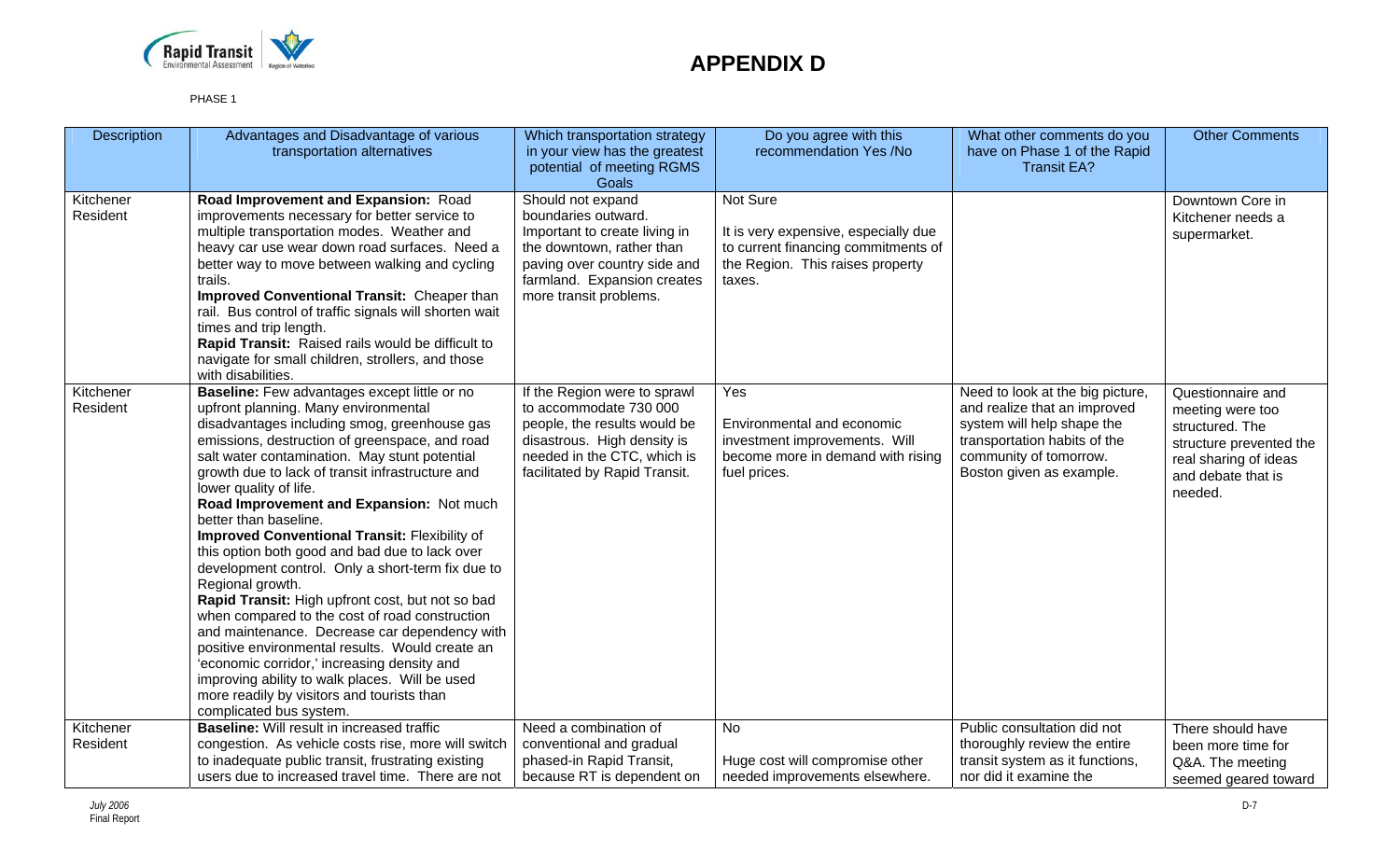

| Description           | Advantages and Disadvantage of various<br>transportation alternatives                                                                                                                                                                                                                                                                                                                                                                                                                                                                                                                                                                                                                                                                                                                                                                                                                                                                                                                                                                                                                                                                                                                                      | Which transportation strategy<br>in your view has the greatest<br>potential of meeting RGMS<br>Goals                                                              | Do you agree with this<br>recommendation Yes /No                                                                                                                                                                                                                        | What other comments do you<br>have on Phase 1 of the Rapid<br><b>Transit EA?</b>                                                                      | <b>Other Comments</b>                                                                                                                                                                                                                                          |
|-----------------------|------------------------------------------------------------------------------------------------------------------------------------------------------------------------------------------------------------------------------------------------------------------------------------------------------------------------------------------------------------------------------------------------------------------------------------------------------------------------------------------------------------------------------------------------------------------------------------------------------------------------------------------------------------------------------------------------------------------------------------------------------------------------------------------------------------------------------------------------------------------------------------------------------------------------------------------------------------------------------------------------------------------------------------------------------------------------------------------------------------------------------------------------------------------------------------------------------------|-------------------------------------------------------------------------------------------------------------------------------------------------------------------|-------------------------------------------------------------------------------------------------------------------------------------------------------------------------------------------------------------------------------------------------------------------------|-------------------------------------------------------------------------------------------------------------------------------------------------------|----------------------------------------------------------------------------------------------------------------------------------------------------------------------------------------------------------------------------------------------------------------|
|                       | enough facilities for pedestrians and cyclists in the<br>city and roadsides are interrupted and irregular.<br>Bicycle paths that end suddenly are a waste of a<br>good idea.<br>Road Improvement and Expansion: Would<br>improve travel efficiency for cars and bikes,<br>leading to positive environmental benefits.<br>Conestoga Parkway ring road should be<br>completed to encircle K-W on the south west side<br>of the cities. Trussler Rd. or Petersburg area<br>should be connected to old King St. area at St.<br>Jacob's farmers market to St. Jacobs area.<br><b>Improved Conventional Transit: Connections</b><br>from suburbs to main line need to be accessible<br>and frequent to increase convenience. Should be<br>reinforced with more direct transit promotions,<br>such as resources and mail outs.<br>Rapid Transit: Only effective if linked to other<br>transportation methods. Parking lots, connecting<br>routes, and bus lanes are needed. Cannot sink<br>too much funding into RT at the expense of<br>conventional transportation modes. Surface<br>system on existing streets will be subject to delays<br>and accidents. RT must be made attractive to the<br>more affluent. | the feed from these<br>conventional modes.                                                                                                                        | There is no route flexibility and<br>insufficient consideration has been<br>given as to how riders will be<br>brought in from suburbs. Success<br>of Rapid Transit is dependent on<br>suburban population, since<br>insufficient numbers reside along<br>the CTC today. | interconnectivity of<br>transportation modes. It did not<br>review anticipated ridership,<br>fares, and revenues needed to<br>make the system viable. | getting an agreeable<br>response instead of<br>looking at its feasibility.<br>Rapid Transit should<br>enhance the existing<br>transit & road system,<br>not be viewed as an<br>end unto itself or a way<br>of getting shoppers<br>from one mall to<br>another. |
| Kitchener<br>Resident | Baseline: Initially cheap, but encourages sprawl,<br>smog, and land consumption.<br>Road Improvement and Expansion: Is popular<br>with the public but also encourages baseline<br>results and is ineffective in the long-term.<br>Improved Conventional Transit: Builds on<br>existing infrastructure but is inconvenient to the<br>public and will not encourage renewal or<br>downtown intensification.<br>Rapid Transit: Encourages downtown<br>intensification and public transportation, but may<br>be difficult to sell to the public.                                                                                                                                                                                                                                                                                                                                                                                                                                                                                                                                                                                                                                                               | Rapid Transit has the best<br>chance of meeting all the<br>goals. Although initial cost is<br>great, the cost of failing to<br>meet the goals will be<br>greater. | Yes                                                                                                                                                                                                                                                                     | The direction is good and<br>reflects sensible goals.                                                                                                 |                                                                                                                                                                                                                                                                |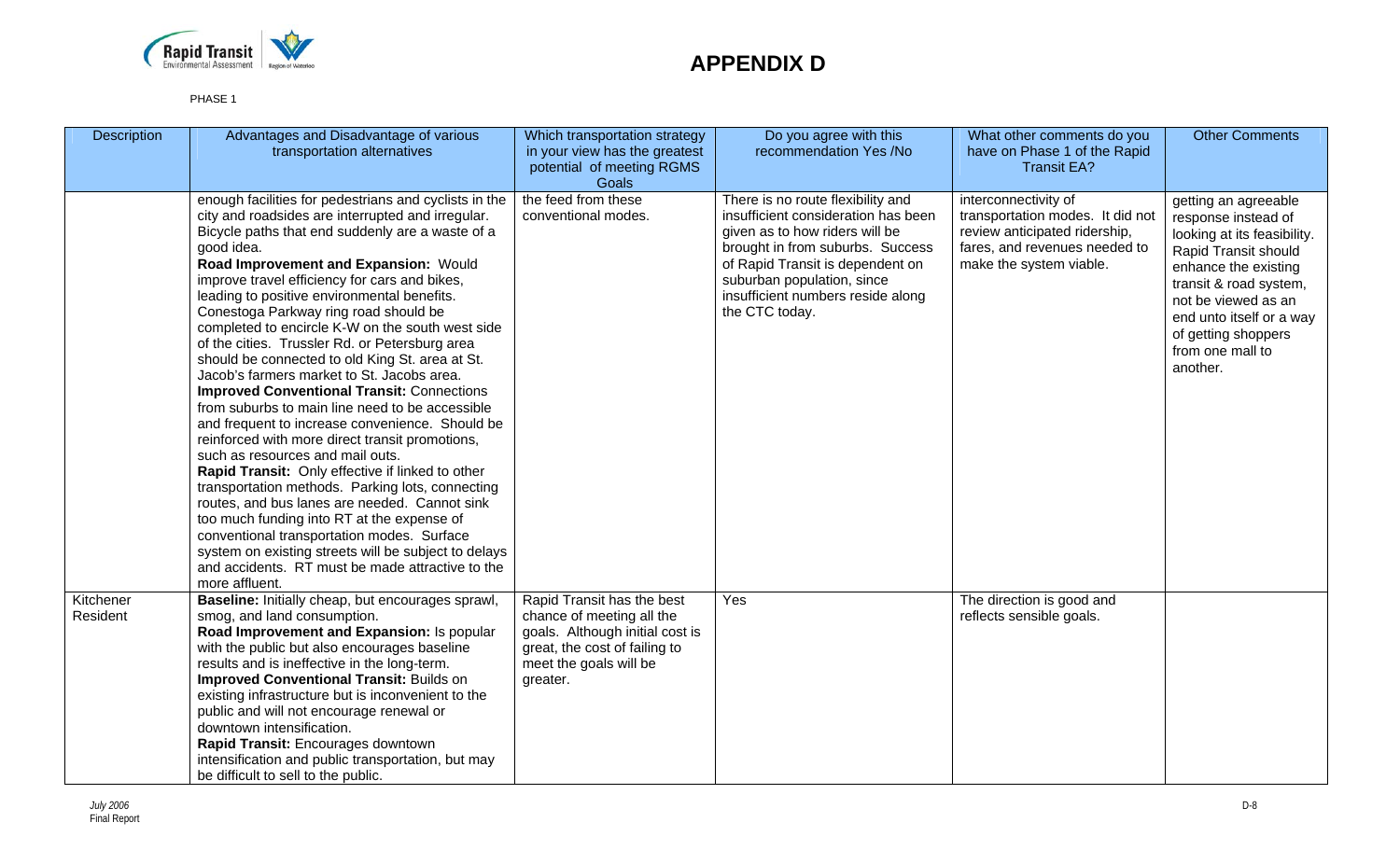

| <b>Description</b>    | Advantages and Disadvantage of various<br>transportation alternatives                                                                                                                                                                                                                                                                                                                                                                                                                                                                                                                                                                                                                                                                                          | Which transportation strategy<br>in your view has the greatest<br>potential of meeting RGMS<br>Goals                                                                                                              | Do you agree with this<br>recommendation Yes /No                                                                                                   | What other comments do you<br>have on Phase 1 of the Rapid<br><b>Transit EA?</b>                                                                                                                                   | <b>Other Comments</b>                                                                                                                                                                                                                                                                                                                                                                                                                                                                                                     |
|-----------------------|----------------------------------------------------------------------------------------------------------------------------------------------------------------------------------------------------------------------------------------------------------------------------------------------------------------------------------------------------------------------------------------------------------------------------------------------------------------------------------------------------------------------------------------------------------------------------------------------------------------------------------------------------------------------------------------------------------------------------------------------------------------|-------------------------------------------------------------------------------------------------------------------------------------------------------------------------------------------------------------------|----------------------------------------------------------------------------------------------------------------------------------------------------|--------------------------------------------------------------------------------------------------------------------------------------------------------------------------------------------------------------------|---------------------------------------------------------------------------------------------------------------------------------------------------------------------------------------------------------------------------------------------------------------------------------------------------------------------------------------------------------------------------------------------------------------------------------------------------------------------------------------------------------------------------|
| Kitchener<br>Resident | <b>Baseline:</b> Allows for a lot of freedom, but results<br>in congestion, pollution, and wasted time.<br>Expensive in the long run on a community-wide<br>scale.<br>Road Improvement and Expansion: Even<br>greater freedom, but continued expansion is again<br>unhealthy.<br><b>Improved Conventional Transit: More freedom</b><br>to those who cannot afford a car but would have<br>to be improved to the point where everyone can<br>be persuaded to use public transit.<br>Rapid Transit: Also benefits those in low income<br>brackets, and will hopefully be efficient enough to<br>attract even those with a vehicle. Very dependent<br>on the management of development in the city.                                                               | Conventional transit should<br>be combined with Rapid<br>Transit to appeal to everyone.<br>Population densities will need<br>to increase to support this<br>system and improve the use<br>of our urban resources. | Yes<br>Must demonstrate that the costs<br>and benefits are more than financial<br>and prove the importance of the<br>system based on these values. | The Region is underestimating<br>the value placed on personal<br>automotive freedom. The<br>implications of what it means to<br>live in a Region that can afford<br>its own Rapid Transit is being<br>underplayed. |                                                                                                                                                                                                                                                                                                                                                                                                                                                                                                                           |
| Waterloo<br>Resident  | <b>Baseline:</b> Encourages complacency. Continues<br>the problem as before.<br>Road Improvement and Expansion: As above,<br>only worse. Will probably benefit car users to the<br>detriment of others.<br>Improved Conventional Transit: Some benefits,<br>but money spent on transit often creates<br>resentment in non-transit users. Most motorists<br>do not think of the cost of their car to the general<br>public in terms of policing, health care, accidents,<br>road upkeep, tax revenue lost to providing parking<br>space, etc.<br>Rapid Transit: Seems like the only way to go in<br>the long run though a cautious approach could still<br>be wise. Experience with the iXpress bus service<br>should valuable, see Exhibit 3, 10, flexibility. | Exhibit 3 seems to answer<br>this question. After capital<br>cost, Rapid Transit wins in<br>nearly every category.                                                                                                | Yes<br>We are reaching the point where<br>the status quo (congestion,<br>pollutions, etc.) is unacceptable. A<br>change in thinking is needed.     | Information provided is<br>thorough & comprehensive.                                                                                                                                                               | Some points for future<br>consideration. More<br>budget to publicize<br>transit routes & special<br>events eg. The annual<br>commuter challenge in<br>June. All public<br>buildings should be<br>within yards of a good<br>transit route. No more<br>RIM parks. Make<br>walking easier. Have<br>people to enforce<br>sidewalk clearance by-<br>laws in winter. I'm<br>concerned that no<br>supermarket seems to<br>be in the works for<br>downtown Kitchener. It<br>will be ironic if residents<br>of the new condos have |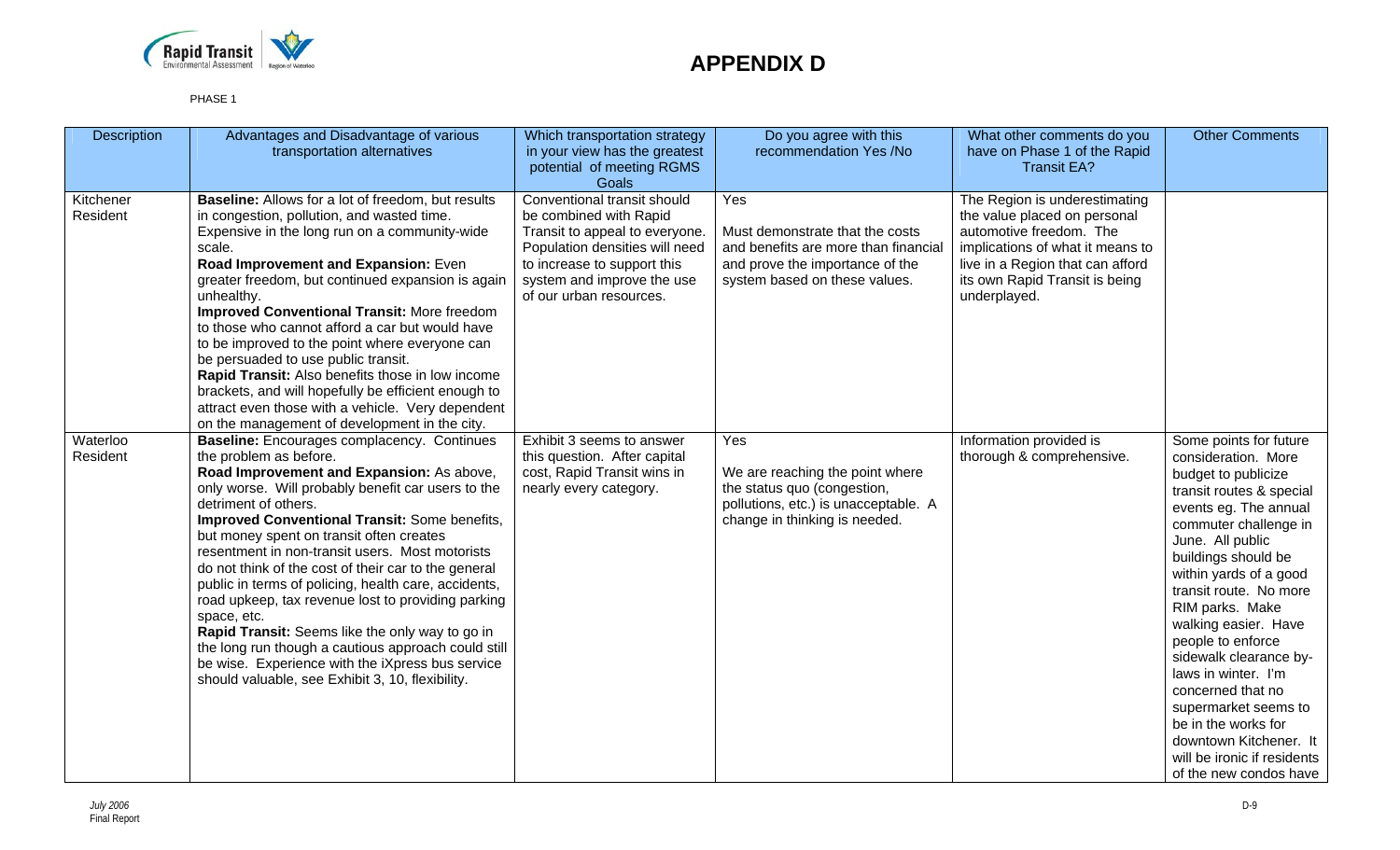

| <b>Description</b>   | Advantages and Disadvantage of various<br>transportation alternatives                                                                                                                                                                                                                                                                                                                                                                                                                                                                                                                                                                                                                                                                                         | Which transportation strategy<br>in your view has the greatest<br>potential of meeting RGMS<br>Goals                                           | Do you agree with this<br>recommendation Yes /No                                                                                                                             | What other comments do you<br>have on Phase 1 of the Rapid<br><b>Transit EA?</b>               | <b>Other Comments</b>                                                                                                                                                                                                                   |
|----------------------|---------------------------------------------------------------------------------------------------------------------------------------------------------------------------------------------------------------------------------------------------------------------------------------------------------------------------------------------------------------------------------------------------------------------------------------------------------------------------------------------------------------------------------------------------------------------------------------------------------------------------------------------------------------------------------------------------------------------------------------------------------------|------------------------------------------------------------------------------------------------------------------------------------------------|------------------------------------------------------------------------------------------------------------------------------------------------------------------------------|------------------------------------------------------------------------------------------------|-----------------------------------------------------------------------------------------------------------------------------------------------------------------------------------------------------------------------------------------|
|                      |                                                                                                                                                                                                                                                                                                                                                                                                                                                                                                                                                                                                                                                                                                                                                               |                                                                                                                                                |                                                                                                                                                                              |                                                                                                | to drive to the mall for                                                                                                                                                                                                                |
|                      |                                                                                                                                                                                                                                                                                                                                                                                                                                                                                                                                                                                                                                                                                                                                                               |                                                                                                                                                |                                                                                                                                                                              |                                                                                                | groceries.                                                                                                                                                                                                                              |
| Waterloo<br>Resident | Baseline: No advantages.<br>Road Improvement and Expansion:<br>Disadvantages - uses up land.<br><b>Improved Conventional Transit: A grid system</b><br>would lead to a rapid transit system. The current<br>hub system only works for small cities.<br>Rapid Transit: Advantages - decreases parking<br>space requirements for properties near a rapid<br>transit corridor. Increases density near rapid<br>transit route because a retailer can use the lot for<br>a building and not have to spend money on<br>parking spaces. Business will want to be where<br>the most people are while spending the least<br>amount of money.                                                                                                                           | Improve the conventional<br>transit as a first step toward a<br>rapid transit system. I feel<br>density is the future, not<br>suburban sprawl. | Yes<br>I would like to see the number of<br>cars reduced, and RT is the only<br>way to get people to and from their<br>destinations faster, safer and<br>cheaper than a car. |                                                                                                | Planning is required to<br>choose a rapid transit<br>route and allow high<br>density buildings with<br>low parking<br>requirements along the<br>rapid transit route now<br>so there will be people<br>to support the transit<br>system. |
| Waterloo<br>Resident | Baseline: Easy, accepted and inexpensive, but<br>near-sighted and does not encourage<br>responsibility or change of attitude. Increased<br>land use due to road expansion.<br>Road Improvement and Expansion: Easy and<br>no upfront capital expense. Ugly, unsustainable,<br>inconvenient for multiple users, harmful to<br>environment.<br><b>Improved Conventional Transit: Partially</b><br>addresses air quality and land use issues but is<br>ineffective at reaching stated objectives and will<br>not attract more riders.<br>Rapid Transit: Convenient, forward thinking,<br>efficient, inclusive, attractive, allows for planning,<br>and will appeal to more riders. However, is<br>expensive and difficult to accommodate into<br>current system. | Rapid Transit Initiative<br>because of many listed<br>advantages.                                                                              | Yes<br>Rapid Transit is the best alternative.                                                                                                                                |                                                                                                | Region is exhibiting<br>forward-thinking. More<br>opportunities to<br>become involved would<br>be welcome.                                                                                                                              |
| Waterloo             | Baseline: Popular, well understood, and easy to                                                                                                                                                                                                                                                                                                                                                                                                                                                                                                                                                                                                                                                                                                               | Rapid and Light Rail Transit                                                                                                                   | Yes                                                                                                                                                                          | Action should move ahead                                                                       |                                                                                                                                                                                                                                         |
| Resident             | implement, but less and less effective and too<br>auto-centric.<br>Road Improvement and Expansion: Politically                                                                                                                                                                                                                                                                                                                                                                                                                                                                                                                                                                                                                                                | because of permanence and<br>rider preference. Needs to be<br>supported by complementary                                                       |                                                                                                                                                                              | quickly but with sensitivity to<br>local businesses and residents.<br>Sufficient funds must be |                                                                                                                                                                                                                                         |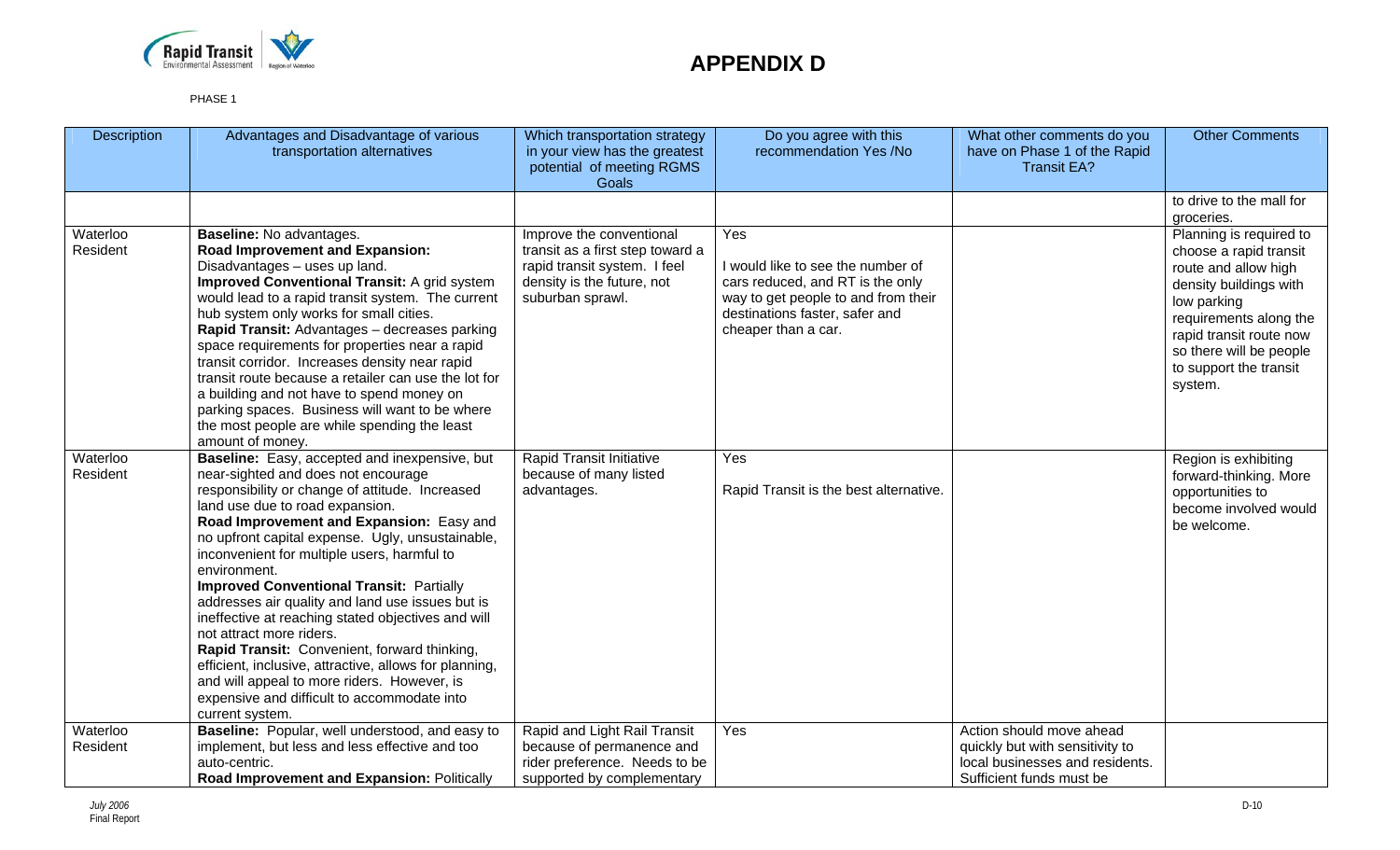

| <b>Description</b>   | Advantages and Disadvantage of various<br>transportation alternatives                                                                                                                                                                                                                                                                                                                                                                                                                                           | Which transportation strategy<br>in your view has the greatest<br>potential of meeting RGMS<br>Goals                                                                                                                                                                                          | Do you agree with this<br>recommendation Yes /No                                                                                                                                                                              | What other comments do you<br>have on Phase 1 of the Rapid<br><b>Transit EA?</b> | <b>Other Comments</b> |
|----------------------|-----------------------------------------------------------------------------------------------------------------------------------------------------------------------------------------------------------------------------------------------------------------------------------------------------------------------------------------------------------------------------------------------------------------------------------------------------------------------------------------------------------------|-----------------------------------------------------------------------------------------------------------------------------------------------------------------------------------------------------------------------------------------------------------------------------------------------|-------------------------------------------------------------------------------------------------------------------------------------------------------------------------------------------------------------------------------|----------------------------------------------------------------------------------|-----------------------|
|                      | popular and economic injection to paving<br>companies but only short-term relief and based on<br>individual demand.<br><b>Improved Conventional Transit: Low cost and</b><br>strengthens existing transit but limits potential and<br>adds to congestion in the Region. Transit is<br>unpopular in the Region.<br>Rapid Transit: Permanent, cost effective, and<br>can have positive land use impacts. Initial cost is<br>a barrier to implementation.                                                          | zoning and influence land<br>use. Effective way to reach<br>Regional goals.                                                                                                                                                                                                                   |                                                                                                                                                                                                                               | allocated to ensure the best<br>system is put into place.                        |                       |
| Waterloo<br>Resident | <b>Baseline:</b> Alternative is alright because it ensures<br>that no excess debts will be incurred.<br>Road Improvement and Expansion: Road<br>upgrades must be done before the Rapid Transit<br>system is put in place.<br><b>Improved Conventional Transit: Many people</b><br>prefer cars or public transit to cycling and walking<br>so this must be recognized.<br>Rapid Transit: If choice is maintained and costs<br>are not incurred by taxpayers, this is a good<br>option to improve transportation. | Maintaining the urban<br>boundary is very important to<br>ensure the survival of food<br>sources in the future.<br>Environmental enhancement<br>and improving aesthetics are<br>more important than creating<br>vibrant urban places,<br>because they are already<br>plentiful in the Region. | Not Sure<br>The financing should come from the<br>city and not from incoming tax<br>dollars. We should not take rash<br>action, so that there are no regrets<br>about the decision later. Things are<br>nice as they are now. |                                                                                  |                       |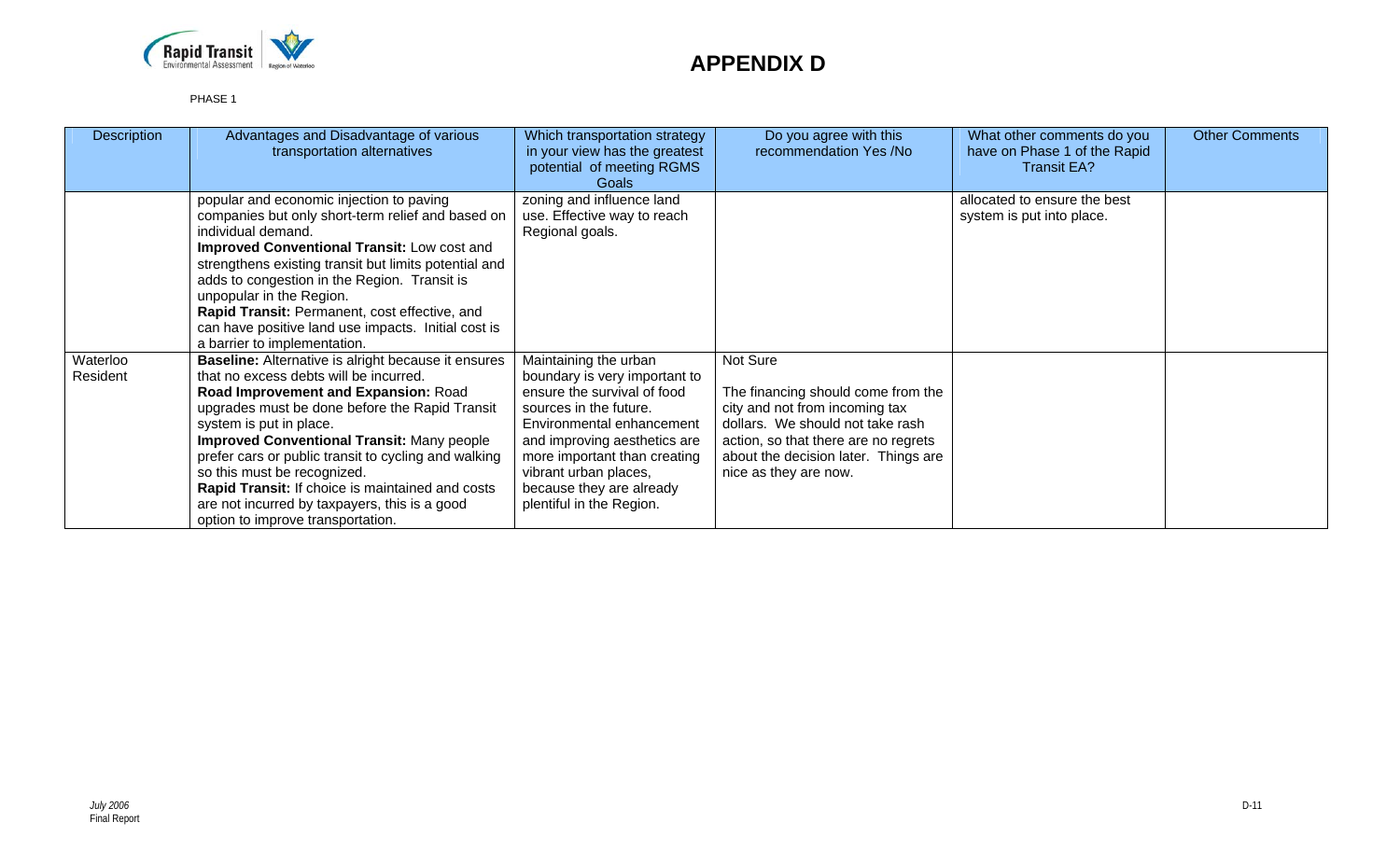

| <b>Description</b>     | <b>Other Comments Received in Phase 1</b>                                                                                                                                                                                                                                                                                                                                                                                                                                                                                                                                                                                                                                                                                                                                                                                                                                                                                                                                                         |
|------------------------|---------------------------------------------------------------------------------------------------------------------------------------------------------------------------------------------------------------------------------------------------------------------------------------------------------------------------------------------------------------------------------------------------------------------------------------------------------------------------------------------------------------------------------------------------------------------------------------------------------------------------------------------------------------------------------------------------------------------------------------------------------------------------------------------------------------------------------------------------------------------------------------------------------------------------------------------------------------------------------------------------|
| Kitchener<br>Resident  | Phase 1 of the EA process is meant to establish need. The Rapid Transit study materials present the need as a given "approved by council". The scoped corridor pays<br>no regard to east-west trip desires. This eliminates evaluating further alternatives such as completing the ring around the City where there are existing Right of Ways<br>with no homes fronting on them. These could be converted in to high speed thoroughfares for both Public Transit and the ubiquitous automobile. One of the "public<br>comments" in the background information suggested trip destination surveys and the latest report made no mention of any surveys that would justify the need for Rapid<br>Transit. Lots of mention is made of the projected 729,000 population, but nothing about the very mixed destination of transit routes (nowhere near the core) 70 percent<br>of these people will be heading (area of the Region left out of the study).                                            |
|                        | A very skewed set of criteria to evaluate the project alternatives does not lead to an unbiased evaluation and realistic view to the question of "NEED". For example,<br>"Build Vibrant Urban Places" is only one example of a very "subjective evaluation criteria" designed to elicit the desired preferred recommended alternative. Also, the<br>assessment on the "impact on environment" does not account for air quality concerns within the public transit system, nor does it consider the source of electrical<br>energy, namely nuclear, coal, or gas. Also concern over claim that no land will be required for "terminals" or "parking".                                                                                                                                                                                                                                                                                                                                              |
|                        | The criterion to "Foster a Strong Economy" was made subjective by adding the qualifiers "relative to Downtown Revitalization" and "relative Capital Cost for the Region".<br>The capital cost one was the only evaluation criterion where the Rapid Transit "alternative" was the lowest, and the remainder of the evaluation criteria was designed to<br>elicit the desired preferred recommended alternative – hence the name of the study. This criteria could have been Cost verses Benefit. Thus the benefit to the 729,000<br>people could be weighed against the cost. This wasn't done and neither were any other measurable meaningful criteria that would have to stand on their own merits.                                                                                                                                                                                                                                                                                            |
|                        | The remainder of the \$25M study should be spent more prudently and in an unbiased manner such that at the end of it provincial or federal money to build a Rapid<br>Transit system will be more likely given. Additionally, the Rapid Transit system is not convenient for everyone and should be raised as a key issue in the November<br>election.                                                                                                                                                                                                                                                                                                                                                                                                                                                                                                                                                                                                                                             |
| Kitchener<br>Resident  | It is exactly this thinking ahead that will ease the problems of road congestion. While many members of the public remain "road-happy" to "put a band-aid" over the<br>issue of transportation, insisting that building bigger roads is the solution, other citizens are realizing the benefits of sustainable alternatives, including pedestrian/cycle<br>access, improved bus routes, rapid transit, and energy efficiency. Public transit lines and better urban planning will have positive environmental returns, and reduce<br>travel time and infrastructure maintenance costs. Road expansion is not a long term solution and will aggravate the Region's existing environmental dilemmas,<br>including asthma and pollution. In addition to Rapid Transit, Kitchener should push for commuter lanes, support and create GRT incentives to increase ridership, retrofit<br>trail connections, support commercial centers and more compact residential neighbourhoods along transit lines. |
| Ray of<br>Hope         | We support the Rapid Transit initiative because of its ability to equip and elevate the self-sufficiency of our citizenry, namely those who have little. The ability to<br>commute to work without the need to incur high car ownership costs is an added advantage for those seeking affordable housing. Trips to the hospital are also made<br>easier. Communication between those living in different cities will increase and the system improves access to recreational facilities and shopping centres. The system<br>promotes transportation methods which encourage conservation, easing congestion and long term concerns. Money saved in transportation allows for investment<br>elsewhere, such as in education or alternative job selection. Eases personal tensions due to a decreased reliance on others for transportation. Reliable transportation<br>decreases risk of job loss and helps in the fight against poverty.                                                          |
| Ministry of<br>Culture | A principal concern of this office is the adverse effects that development activities might have on cultural heritage resources. Cultural heritage resources include built<br>heritage, archaeological resources and cultural heritage landscapes. If the preferred alternatives will have the potential to impact cultural heritage resources, then our<br>office would recommend that a heritage assessment be conducted as part of the environmental assessment. If any significant heritage or archaeological resources are<br>identified, then any negative impacts would need to be mitigated by either avoidance or documentation.                                                                                                                                                                                                                                                                                                                                                         |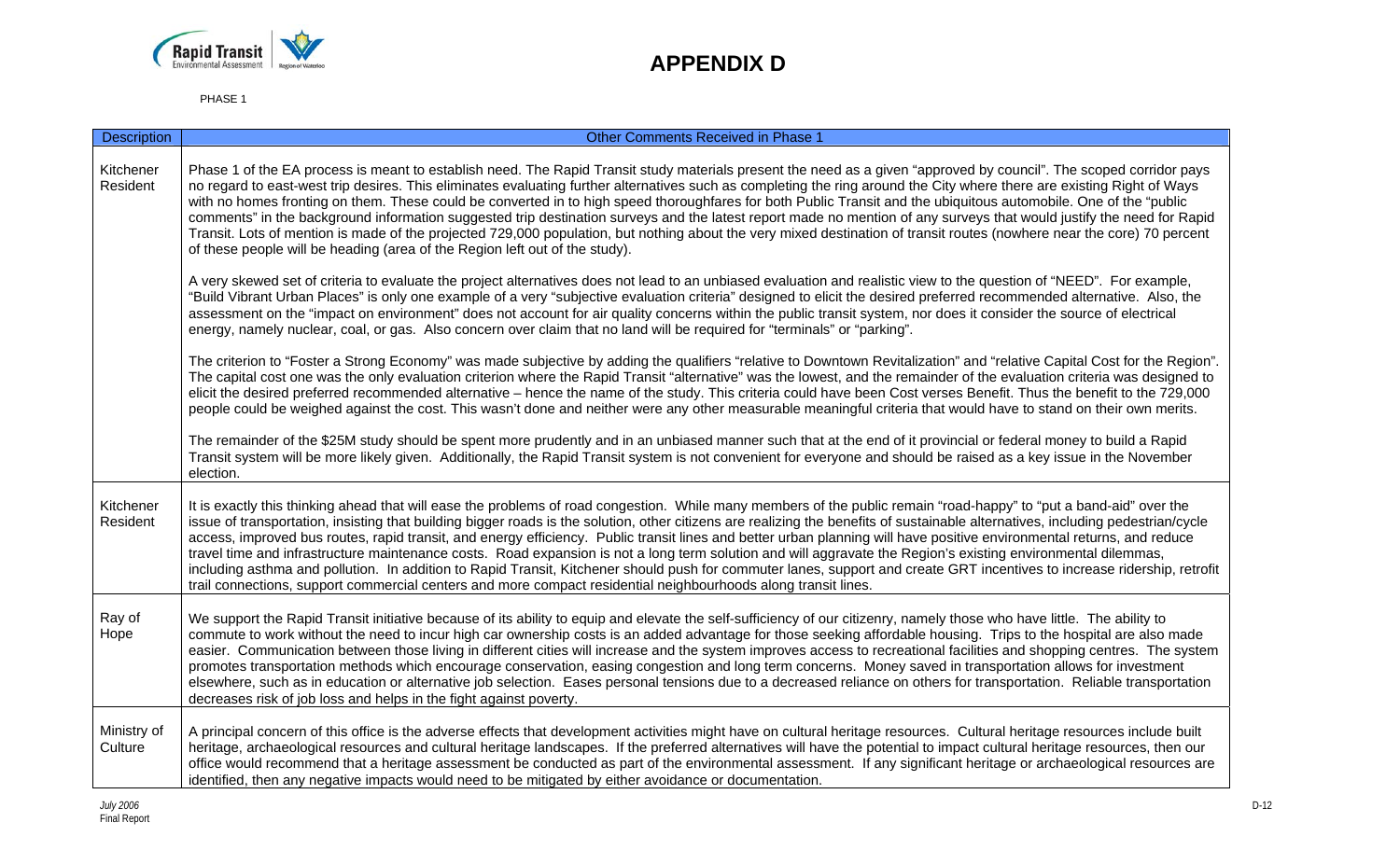

| <b>Description</b>                   | Other Comments Received in Phase 1                                                                                                                                                                                                                                                                                                                                                                                                                                                                                                                                                                                                                                                                                                                                                                                                                                                                                                                                                                                                                                                                                                                                                                                                                                                                                                                             |
|--------------------------------------|----------------------------------------------------------------------------------------------------------------------------------------------------------------------------------------------------------------------------------------------------------------------------------------------------------------------------------------------------------------------------------------------------------------------------------------------------------------------------------------------------------------------------------------------------------------------------------------------------------------------------------------------------------------------------------------------------------------------------------------------------------------------------------------------------------------------------------------------------------------------------------------------------------------------------------------------------------------------------------------------------------------------------------------------------------------------------------------------------------------------------------------------------------------------------------------------------------------------------------------------------------------------------------------------------------------------------------------------------------------|
|                                      | Consequently, our office would wish to continue to be involved in this project. In particular, when the preferred alternatives have been selected, it would be useful to be<br>provided with detailed information and mapping, outlining the extent and type of land disturbance anticipated and what portions of the project, if any, may exhibit<br>potential for impacting heritage resources, and thus would require an assessment to inventory all heritage resources present, and determine what mitigation work, if<br>any, may be required.                                                                                                                                                                                                                                                                                                                                                                                                                                                                                                                                                                                                                                                                                                                                                                                                            |
| Grand<br>River<br>Monorail           | Increasing road capacity will not be sufficient to accommodate future growth and some form of Rapid Transit line will be necessary in the future. A well implemented<br>transit line will provide increased travel options and more efficient public transportation. Recommend that the study area be extended from Concession Street to Myers<br>Road in Cambridge as there may be opportunities for rapid transit service to the Cambridge border along Highway 24 in the long term. All transit technologies must be<br>considered in terms of the following: capital costs (long and short term), operation and maintenance costs, alignment and station locations, lifespan of the system and its<br>components, safety (potential for accidents), operating speed, tourism potential, ridership, affordability (available support for higher technology options), effects on the<br>surrounding area (effects of construction and system changes).                                                                                                                                                                                                                                                                                                                                                                                                       |
| Kitchener<br>Resident                | Does not support Rapid Transit as the preferred transportation alternative and does not feel the EA should proceed to Phase 2. The Region should re-examine better<br>ways of making the entire transit system more effective before considering Rapid Transit. Public Consultation has not allowed an opportunity for people to critically<br>examine the assumptions made for this evaluation. Meetings were constructed in a manner that asked people to reiterate information provided in the presentation.<br>Discussion in the groups was excessively structured. The EA process is being undermined and instead of looking for a "magic bullet" a broad and open discussion<br>should be had on how the transit system in Waterloo Region can be improved.                                                                                                                                                                                                                                                                                                                                                                                                                                                                                                                                                                                              |
|                                      | Further comments as to why this project is not supported, include: 1) Sufficient infrastructure and ridership to support RT does not exist at this time; 2) Reurbanization<br>will proceed without RT; 3) Focus area of the RT system is too small and will not service enough of the Region; 4) RT will not adequately support the growing suburban<br>population; 5) Assumption that Toronto urbanites will desire to migrate into downtown KW is not supported; 6) Improvement to the iXpress route is a better option for<br>increasing ridership while saving funds; 7) Federal and provincial funding is unlikely since the RT systems proposed have not thus far met the Federal funding<br>requirements; 8) Decreased capacity on north/south routes due to rails on streets will infringe on the effectiveness of emergency routes and compromise reurbanization<br>initiatives; 9) Reurbanization abilities not proven with bus rapid transit; 10) The inclusion of Cambridge, and the GO Express station proposed there, is included in the<br>justification for the project, but will not actually become a part of the system for many years. Concludes that improvements to the current bus system is the most<br>immediate and effective solution to build ridership. Increasing ridership will eventually justify a Light Rail Transit system. |
| Waterloo<br>Resident                 | Public meetings have thus far been bias towards Light Rail as the best alternative, which has affected the responses of the public. While the option can be financially<br>supported by the Region, the resulting environmental, land use, and decreased car use effects are not sufficient enough to justify the expenditure. Although the<br>transport planning is well done, the cost-benefit analysis, key sensitivities identification, risk analysis, auto traffic benefits, and evaluation of the impact of new<br>technology have not been completed or are insufficient in their assumptions. There is a risk that the second phase of expansion into Cambridge will never be<br>completed, and that employment in Kitchener will not increase as expected. Ottawa is a prime example of effective implementation of a rapid transit system, and should<br>have been sited by the consultants. Results of cost benefit study have not caused a shift in opinion away from Light Rail, as they should have.                                                                                                                                                                                                                                                                                                                                            |
| People's Car<br>Co-operative<br>Inc. | With regards to the proposed widening of Highway 401 from Highway 8 to Regional Road 24/Hespeler Road, there is a risk that these "improvements" will impact negatively on public<br>transit ridership, particularly as it relates to a rapid transit system. It seems the Region is trying to promote public transit, while the Province of Ontario is planning to do the opposite. The<br>widening of Highway 401 would also impact negatively on local air quality.                                                                                                                                                                                                                                                                                                                                                                                                                                                                                                                                                                                                                                                                                                                                                                                                                                                                                         |
| Waterloo<br>Resident                 | I fully support this plan and hope that it goes ahead full speed. Any expense for Rapid Transit is worth it if it will improve our air quality. My children and I are choking on the air as we walk<br>and stroller around uptown Waterloo.                                                                                                                                                                                                                                                                                                                                                                                                                                                                                                                                                                                                                                                                                                                                                                                                                                                                                                                                                                                                                                                                                                                    |
| <b>July 2006</b>                     |                                                                                                                                                                                                                                                                                                                                                                                                                                                                                                                                                                                                                                                                                                                                                                                                                                                                                                                                                                                                                                                                                                                                                                                                                                                                                                                                                                |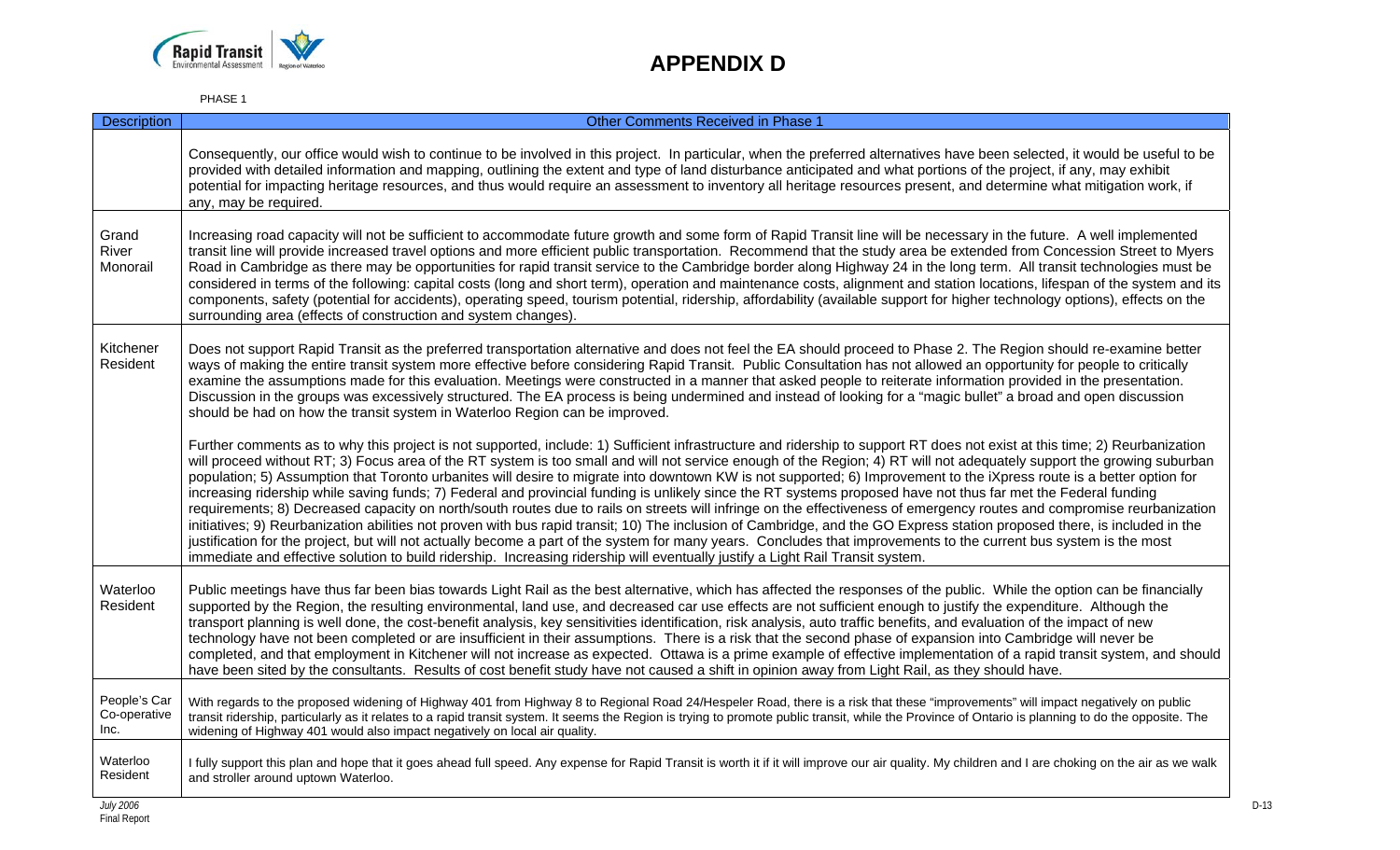

| <b>Description</b>                                 | <b>Other Comments Received in Phase 1</b>                                                                                                                                                                                                                                                                                                                                                                                                                                                                                                                                                                                                                                                                                                                                                                                                                                                                                                                                                                                                                                                                                                                                                                                                                                                                                                                                                                                                                                                                                                                                                                                                                                                                                                                                                                                                                                           |
|----------------------------------------------------|-------------------------------------------------------------------------------------------------------------------------------------------------------------------------------------------------------------------------------------------------------------------------------------------------------------------------------------------------------------------------------------------------------------------------------------------------------------------------------------------------------------------------------------------------------------------------------------------------------------------------------------------------------------------------------------------------------------------------------------------------------------------------------------------------------------------------------------------------------------------------------------------------------------------------------------------------------------------------------------------------------------------------------------------------------------------------------------------------------------------------------------------------------------------------------------------------------------------------------------------------------------------------------------------------------------------------------------------------------------------------------------------------------------------------------------------------------------------------------------------------------------------------------------------------------------------------------------------------------------------------------------------------------------------------------------------------------------------------------------------------------------------------------------------------------------------------------------------------------------------------------------|
| Guelph<br>Resident                                 | I believe the area could greatly benefit from a light rail transit system. I have a very good working knowledge of the existing rail corridors in this area and I am wondering if it would be a<br>wise choice to have on-street rapid transit from near the Kitchener-Waterloo border to the Fairview Mall area. There is an existing right-of-way, the former Grand River Railway (Canadian<br>Pacific Electric lines) currently in use as the "iron horse trail" that stretches from downtown Waterloo to Kitchener. There is also the remainder of the "Waterloo Spur" which ends near the<br>VIA Rail station and the "Huron Park Spur" which begins near King and Victoria streets and heads south through Kitchener. This corridor already contains a rail/rail grade-separation at the<br>intersection with the CNR tracks, which could save a lot of money. The "iron horse trail" could easily be converted into a light rail transit corridor with little modification compared to reusing<br>or widening street right-of-ways. These corridors essentially follow the same trajectory as the proposed rights-of-way along city streets to Fairview Mall. Utilizing these existing corridors<br>would also allow for much faster speeds of operation. I understand that diversions to the rail right-of-way are in order due to land use changes, especially to reach downtown cores. Grand<br>River Railway had these types of diversions to reach the downtown cores.<br>Can this study consider multi-modal transportation options such as locating rapid transit close to VIA Rail, future GO Transit or existing/future GRT stations to allow riders to switch modes<br>easily? Will the process consider the use of diesel light rail technology similar to what is used with the Ottawa O-train system? This would greatly reduce start-up costs. Electrification |
|                                                    | could become a future upgrade path based on financial and ridership milestones.                                                                                                                                                                                                                                                                                                                                                                                                                                                                                                                                                                                                                                                                                                                                                                                                                                                                                                                                                                                                                                                                                                                                                                                                                                                                                                                                                                                                                                                                                                                                                                                                                                                                                                                                                                                                     |
| Ministry of<br>Public<br>Infrastructure<br>Renewal | Overall, it is very positive that the evaluation of alternatives took into account the implications for land use intensification, reurbanization, and transit-oriented development, as well as<br>impacts on air quality, climate change, land consumption and countryside protection.                                                                                                                                                                                                                                                                                                                                                                                                                                                                                                                                                                                                                                                                                                                                                                                                                                                                                                                                                                                                                                                                                                                                                                                                                                                                                                                                                                                                                                                                                                                                                                                              |
|                                                    | We are generally supportive of the selection of the preferred undertaking, which is the Rapid Transit undertaking, because of its potential for catalyzing intensification and increasing<br>transit ridership. This is based on the assumption that the Rapid Transit undertaking will be running in its own right-of-way and not in mixed traffic.                                                                                                                                                                                                                                                                                                                                                                                                                                                                                                                                                                                                                                                                                                                                                                                                                                                                                                                                                                                                                                                                                                                                                                                                                                                                                                                                                                                                                                                                                                                                |
|                                                    | It will be critical to the Rapid Transit undertaking that official plan amendments, station areas plans and zoning by-laws ensure transit-supportive densities, pedestrian-oriented design and<br>improvements to pedestrian and bicycle networks.                                                                                                                                                                                                                                                                                                                                                                                                                                                                                                                                                                                                                                                                                                                                                                                                                                                                                                                                                                                                                                                                                                                                                                                                                                                                                                                                                                                                                                                                                                                                                                                                                                  |
|                                                    | While the Rapid Transit undertaking does introduce a new transit choice, it is unclear how the rest of the transit network will be improved to ensure connectivity and viable transit access to<br>and from the Rapid Transit corridor. A seamless door-to-door trip is key for making transit a competitive option, thereby effectively shifting people from cars to transit and increasing transit<br>ridership.                                                                                                                                                                                                                                                                                                                                                                                                                                                                                                                                                                                                                                                                                                                                                                                                                                                                                                                                                                                                                                                                                                                                                                                                                                                                                                                                                                                                                                                                  |
| University of<br>Waterloo                          | The process outlined in the draft report for Phase 1 is expertly designed to solicit community feedback, and the report itself is very thorough in its assessment of the Rapid Transit Initiative<br>and each of the other strategic alternatives presented.                                                                                                                                                                                                                                                                                                                                                                                                                                                                                                                                                                                                                                                                                                                                                                                                                                                                                                                                                                                                                                                                                                                                                                                                                                                                                                                                                                                                                                                                                                                                                                                                                        |
|                                                    | University of Waterloo is a strong supporter of bringing rapid transit to this Region. Our community is growing and our ability to attract and retain talented people here in Waterloo Region<br>will be strengthened by our ability to provide convenient, affordable and environmentally friendly transportation services. The introduction of rapid transit service to the urban core will also<br>help to revitalize our urban spaces, draw business interests to the downtown core and contribute to a rich and vibrant community experience for all citizens in the Region.                                                                                                                                                                                                                                                                                                                                                                                                                                                                                                                                                                                                                                                                                                                                                                                                                                                                                                                                                                                                                                                                                                                                                                                                                                                                                                   |
|                                                    | The UW community would welcome a rapid transit system that allows for convenient travel among our three campuses in Waterloo, downtown Kitchener and Cambridge. Moreover, a<br>rapid transit system would increase accessibility for our students and faculty members to affordable housing and community services in the urban areas of the Region.                                                                                                                                                                                                                                                                                                                                                                                                                                                                                                                                                                                                                                                                                                                                                                                                                                                                                                                                                                                                                                                                                                                                                                                                                                                                                                                                                                                                                                                                                                                                |
|                                                    | The Rapid Transit initiative demonstrates the kind of thinking that is a hallmark of the Region of Waterloo - truly this is growth by choice rather than by chance. Please count on us at the<br>University of Waterloo to be helpful to you as you continue this process. We are eager to assist in bringing such a positive transportation solution to this community.                                                                                                                                                                                                                                                                                                                                                                                                                                                                                                                                                                                                                                                                                                                                                                                                                                                                                                                                                                                                                                                                                                                                                                                                                                                                                                                                                                                                                                                                                                            |
| Transport<br>2000<br>Canada                        | Expressed strong support for the rapid transit initiative. The Region needs to play catch up to change the car culture. To do nothing would not work. The cities that are going to survive in<br>the existing changing climate are the ones that are adapting to modern technologies.                                                                                                                                                                                                                                                                                                                                                                                                                                                                                                                                                                                                                                                                                                                                                                                                                                                                                                                                                                                                                                                                                                                                                                                                                                                                                                                                                                                                                                                                                                                                                                                               |